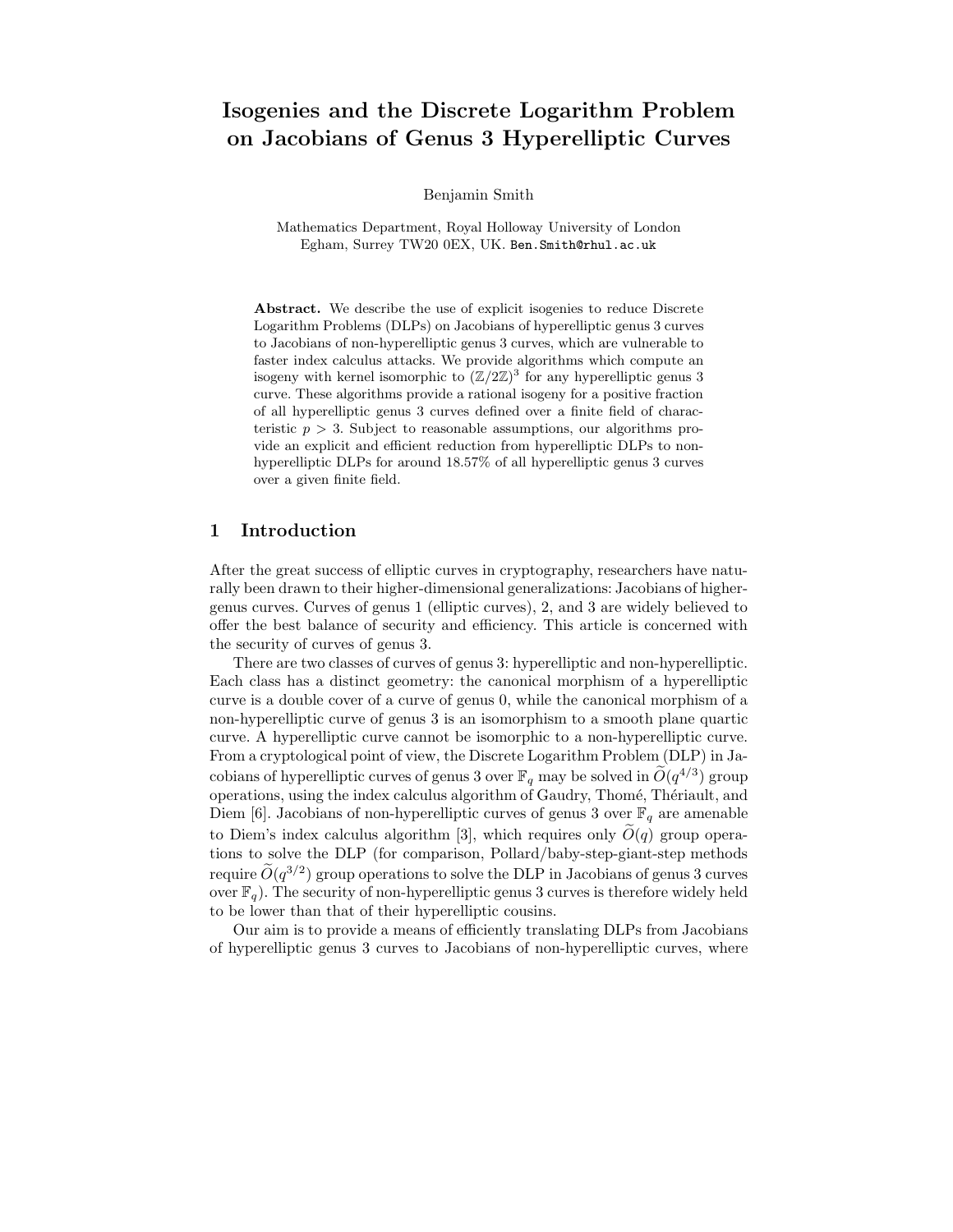faster index calculus is available. We do this by constructing an explicit isogeny of Jacobians: a surjective homomorphism, with finite kernel, from the hyperelliptic Jacobian to a non-hyperelliptic Jacobian. The kernel of our isogeny will intersect trivially with any subgroup of cryptographic interest, and so the isogeny will restrict to an isomorphism of DLP subgroups.

Specifically, let  $H$  be a hyperelliptic curve of genus 3 over a finite field of characteristic  $p > 3$ . Suppose the Jacobian  $J_H$  of H contains a subgroup S isomorphic to  $(\mathbb{Z}/2\mathbb{Z})^3$ , generated by differences of Weierstrass points. If the 2-Weil pairing restricts trivially to  $S$ , then there exists an isogeny with kernel  $S$ from  $J_H$  to a principally polarized abelian variety A. Using Recillas' trigonal construction [12], A may be realized as the Jacobian of a genus 3 curve  $X$ . This construction appears to be due to Donagi and Livn´e [5]; our contribution, aside from the cryptological application, is to provide explicit formulae and algorithms to compute the curve  $X$  and the isogeny. Naïve moduli space dimension arguments suggest that there is an overwhelming probability that  $X$  will be non-hyperelliptic, and thus explicitly isomorphic to a plane quartic curve C. We therefore obtain an explicit isogeny  $\phi: J_H \to J_C$  with kernel S. If  $\phi$  is defined over  $\mathbb{F}_q$ , then it maps  $J_H(\mathbb{F}_q)$  into  $J_C(\mathbb{F}_q)$ , where Diem's  $O(q)$  index calculus is available. Given points P and  $Q = [n]P$  of odd order in  $J_H(\mathbb{F}_q)$ , we can solve the DLP (recovering n from P and Q) in  $J_c(\mathbb{F}_q)$ , using

$$
Q = [n]P \implies \phi(Q) = [n]\phi(P).
$$

There are several caveats to our approach, besides the requirement of a subgroup S as described above. First, it does not apply in characteristic 2 or 3. In the case of characteristic 2, the subgroup  $S$  is the kernel of a verschiebung, so  $X$  is necessarily hyperelliptic. In characteristic 3, we cannot use the trigonal construction. Second, in order to obtain an advantage with index calculus on X over H, the isogeny must be defined over  $\mathbb{F}_q$  and X must be non-hyperelliptic. We show in  $\S 8$  that, subject to some reasonable assumptions, given a hyperelliptic curve H of genus 3 over a sufficiently large finite field, our algorithms succeed in giving an explicit, rational isogeny from  $J_H$  to a non-hyperelliptic Jacobian with probability  $\approx 0.1857$ . In particular, the DLP can be solved in  $O(q)$  group operations for around 18.57% of all Jacobians of hyperelliptic curves of genus 3 over a finite field of characteristic  $p > 3$ .

Our results have a number of interesting implications for curve-based cryptography. First, the difficulty of the DLP in a subgroup  $G$  of  $J_H$  depends not only on the size of the subgroup  $G$ , but upon the existence of other rational subgroups of  $J_H$  that can be used to form quotients. Second, the security of a given hyperelliptic genus 3 curve depends upon the factorization of its hyperelliptic polynomial. Neither of these results have any parallel in lower-genus curve cryptography.

After reviewing some standard definitions for hyperelliptic curves in  $\S2$ , we define the kernels of our isogenies in  $\S$ 3. In  $\S$ 4,  $\S$ 5 and  $\S$ 6, we describe and derive explicit formulae for the trigonal construction, which is our main tool for constructing isogenies. After giving an example in §7, we compute (heuristically)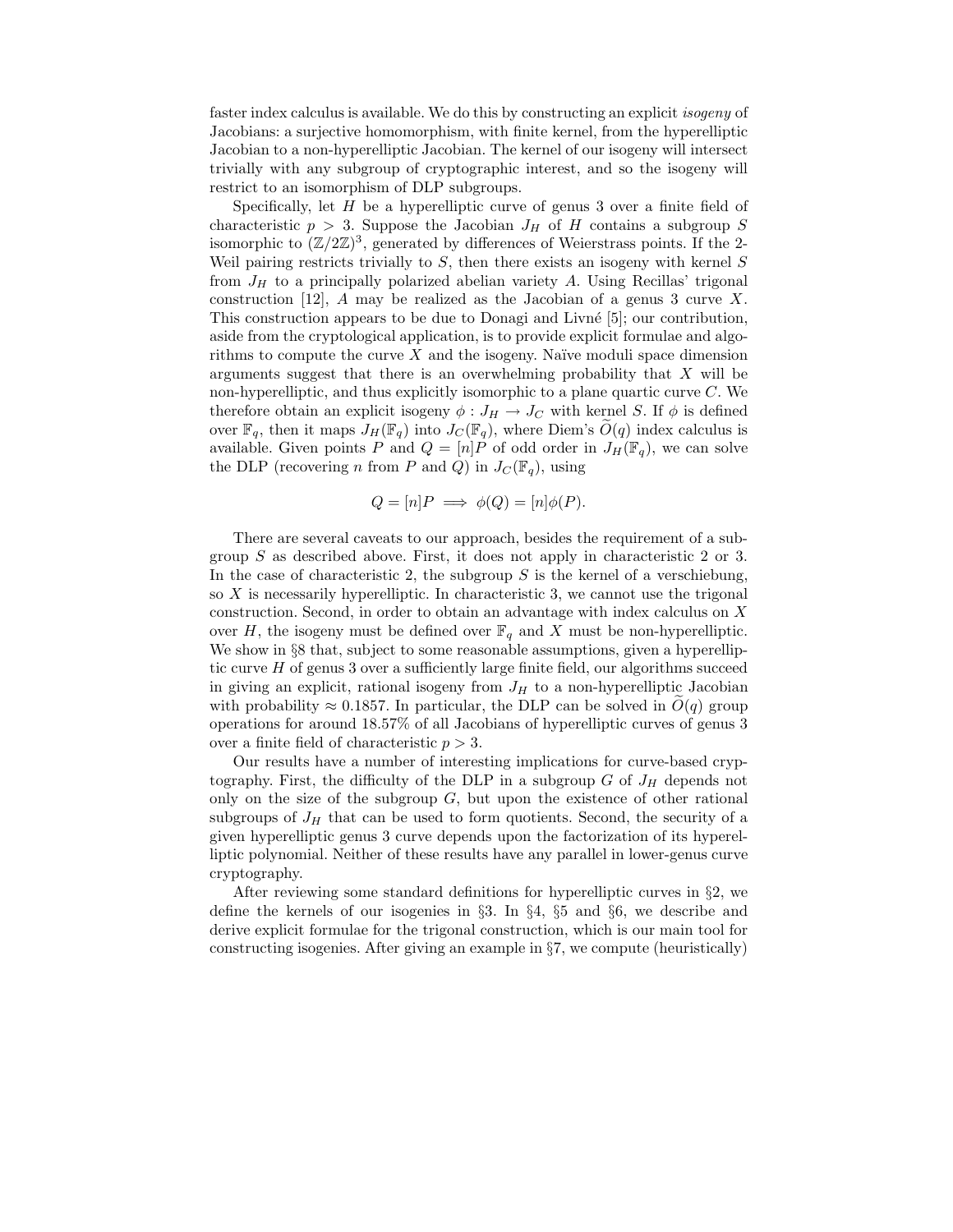the expectation that the methods of this article will compute a rational isogeny for a randomly chosen curve in §8. Finally, in §9 we briefly describe some of the problems involved in generalizing these methods.

#### A Note on the Base Field

We will work over  $\mathbb{F}_q$  throughout this article, where q is a power of a prime  $p > 3$ . We let G denote the Galois group  $Gal(\overline{\mathbb{F}}_q/\mathbb{F}_q)$ , which is (topologically) generated by the q th power Frobenius map. Some of the theory of this article carries over to fields of characteristic zero: in particular, the contents of §5 and §6 are valid over any field of characteristic not 2 or 3.

#### Acknowledgements

This work was supported by the EPSRC and ECRYPT. The author gratefully acknowledges Roger Oyono and Christophe Ritzenthaler for discussions which directly inspired this research, and also thanks Steven Galbraith for his advice.

#### 2 Notation and Conventions for Hyperelliptic Curves

We assume that we are given a hyperelliptic curve H of genus 3 over  $\mathbb{F}_q$ , and that the Jacobian  $J_H$  of  $H$  is absolutely simple. We will use both an affine model

$$
H: y^2 = F(x)
$$

and a weighted projective plane model

$$
H:w^2=\widetilde{F}(u,v)
$$

for  $H$  (where  $u, v$ , and  $w$  have weights 1, 1, and 4, respectively). The coordinates of these models are related by  $x = u/v$  and  $y = w/v^4$ . The polynomial F is squarefree of total degree 8, with  $\tilde{F}(u, v) = v^8 F(u/v)$  and  $\tilde{F}(x, 1) = F(x)$ . We emphasize that  $F$  need not be monic. By a *randomly chosen hyperelliptic curve*, we mean the hyperelliptic curve defined by  $w^2 = \tilde{F}(u, v)$  where  $\tilde{F}$  is a randomly chosen squarefree homogenous bivariate polynomials of degree 8 over  $\mathbb{F}_q$ . The canonical hyperelliptic involution  $\iota$  of H is defined by  $(x, y) \mapsto (x, -y)$  in the affine model,  $(u : v : w) \mapsto (u : v : -w)$  in the projective model, and induces the negation map [-1] on  $J_H$ . The quotient  $\pi : H \to \mathbb{P}^1 \cong H/\langle \iota \rangle$  sends  $(u : v : w)$ to  $(u : v)$  in the projective model, and  $(x, y)$  to x in the affine model (where it maps onto the affine patch of  $\mathbb{P}^1$  where  $v \neq 0$ .

To compute in  $J_H$ , we fix an isomorphism from  $J_H$  to the group of degreezero divisor classes on H, denoted  $Pic^0(H)$ . Recall that divisors are formal sums of points on H, and if  $D = \sum_{P \in H} n_P(P)$  is a divisor, then  $\sum_{P \in H} n_P$  is the degree of D. We say D principal if  $D = \text{div}(f) := \sum_{P \in H} \text{ord}_P(f)(P)$  for some function f on H, where  $\text{ord}_P(f)$  denotes the number of zeroes (or the negative of the number of poles) of f at P. Since  $H$  is complete, every principal divisor has degree 0. The group  $Pic^0(H)$  is defined to be the group of divisors of degree 0 modulo principal divisors. The equivalence class of a divisor  $D$  is denoted by  $[D]$ .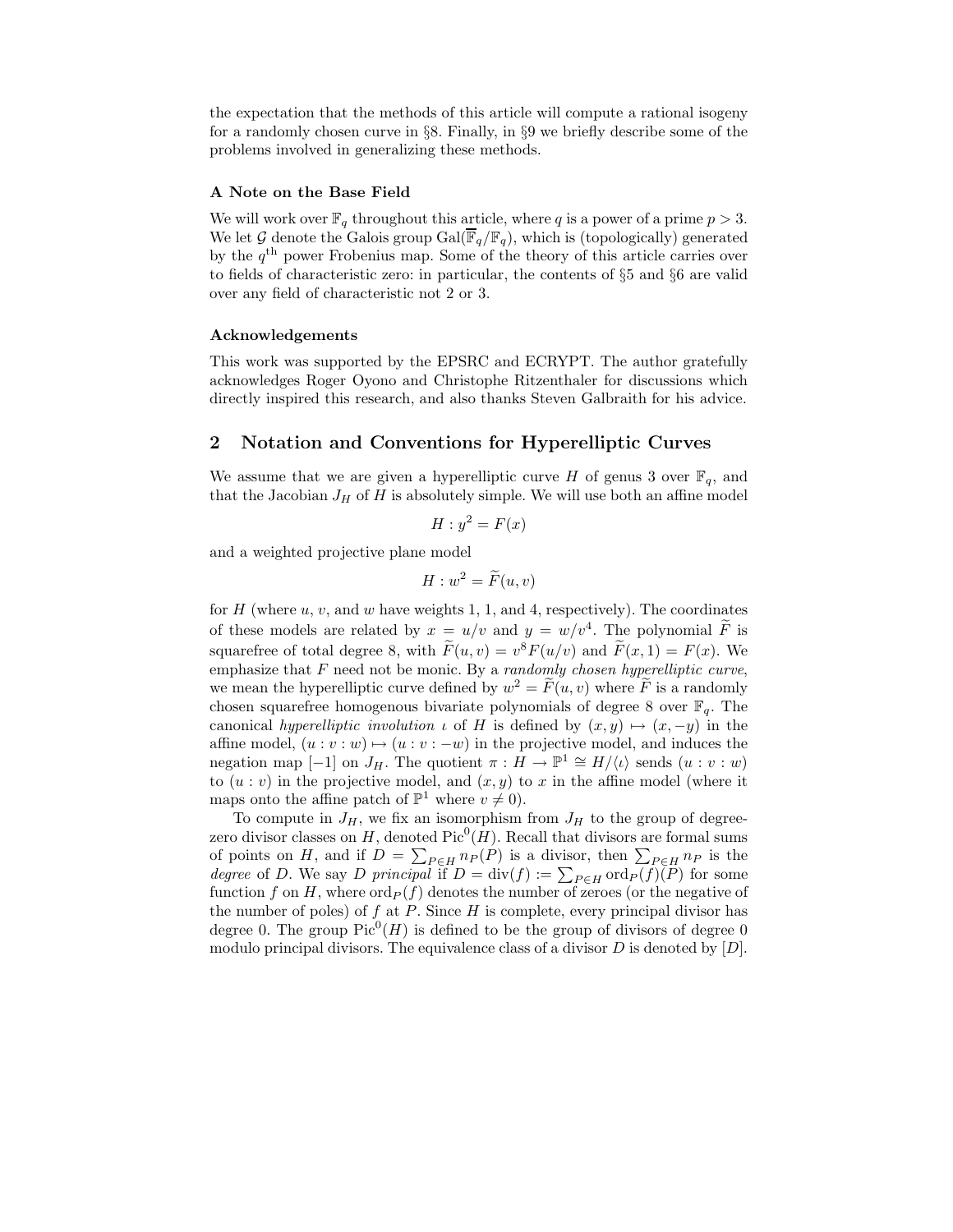### 3 The Kernel of the Isogeny

The eight points of  $H(k)$  where  $w = 0$  are called the Weierstrass points of H. Each Weierstrass point W corresponds to a linear factor  $L_W = v(W)u - u(W)v$ of F. If  $W_1$  and  $W_2$  are Weierstrass points, then  $2(W_1)-2(W_2) = \text{div}(L_{W_1}/L_{W_2}),$ so  $2[(W_1)-(W_2)] = 0$ ; hence  $[(W_1)-(W_2)]$  corresponds to an element of  $J_H[2]$ . In particular,  $[(W_1) - (W_2)] = [(W_2) - (W_1)]$ , so the divisor class  $[(W_1) - (W_2)]$  corresponds to the pair  $\{W_1, W_2\}$  of Weierstrass points, and hence to the quadratic factor  $L_{W_1} L_{W_2}$  of F.

Proposition 1. Every partition of the eight Weierstrass points of H into four disjoint pairs corresponds to a subgroup of  $J_H[2]$  isomorphic to  $(\mathbb{Z}/2\mathbb{Z})^3$ . The subgroup is  $\mathbb{F}_q$ -rational if the partition is stabilized by the Frobenius map.

*Proof.* Let  $\{\{W'_1, W''_1\}, \{W'_2, W''_2\}, \{W'_3, W''_3\}, \{W'_4, W''_4\}\}\$  be a partition of the Weierstrass points of H into four disjoint pairs. Each pair  $\{W'_i, W''_i\}$  corresponds to the two-torsion divisor class  $[(W'_i) - (W''_i)]$  in  $J_H[2]$ . Further,

$$
\sum_{i=1}^{4} [(W'_{i}) - (W''_{i})] = \left[ \operatorname{div} (w / \prod_{i=1}^{4} L_{W''_{i}}) \right] = 0.
$$

This is the only relation on the classes  $[(W'_i) - (W''_i)],$  so

$$
\langle [(W_i') - (W_i'')] : 1 \le i \le 4 \rangle \cong (\mathbb{Z}/2\mathbb{Z})^3.
$$

The action of G on  $J_H[2]$  corresponds to its action on the Weierstrass points, proving the second claim. We emphasize that neither the individual Weierstrass points nor the pairs in the partition need be  $\mathbb{F}_q$ -rational for the corresponding subgroup to be  $\mathbb{F}_q$ -rational. □

Definition 1. We call the subgroups corresponding to partitions of the Weierstrass points of H as in Proposition 1 tractable subgroups. We let  $\mathcal{S}(H)$  denote the set of all  $\mathbb{F}_q$ -rational tractable subgroups of  $J_H[2]$ .

Remark 1. Requiring the pairs to be disjoint ensures that the corresponding subgroup is 2-Weil isotropic. This is necessary for the quotient by the subgroup to be an isogeny of principally polarized abelian varieties (see §9).

Remark 2. Not every subgroup of  $J_H[2]$  that is the kernel of an isogeny of Jacobians is a tractable subgroup. For example, if  $W_1, \ldots, W_8$  are the Weierstrass points of  $H$ , then the subgroup

$$
\langle [(W_1)-(W_i)+(W_j)-(W_k)] : (i,j,k) \in \{(2,3,4), (2,5,6), (3,5,7)\}\rangle
$$

is maximally 2-Weil isotropic, and hence is the kernel of an isogeny of Jacobians. However, this subgroup contains no nontrivial differences of Weierstrass points, and so cannot be tractable.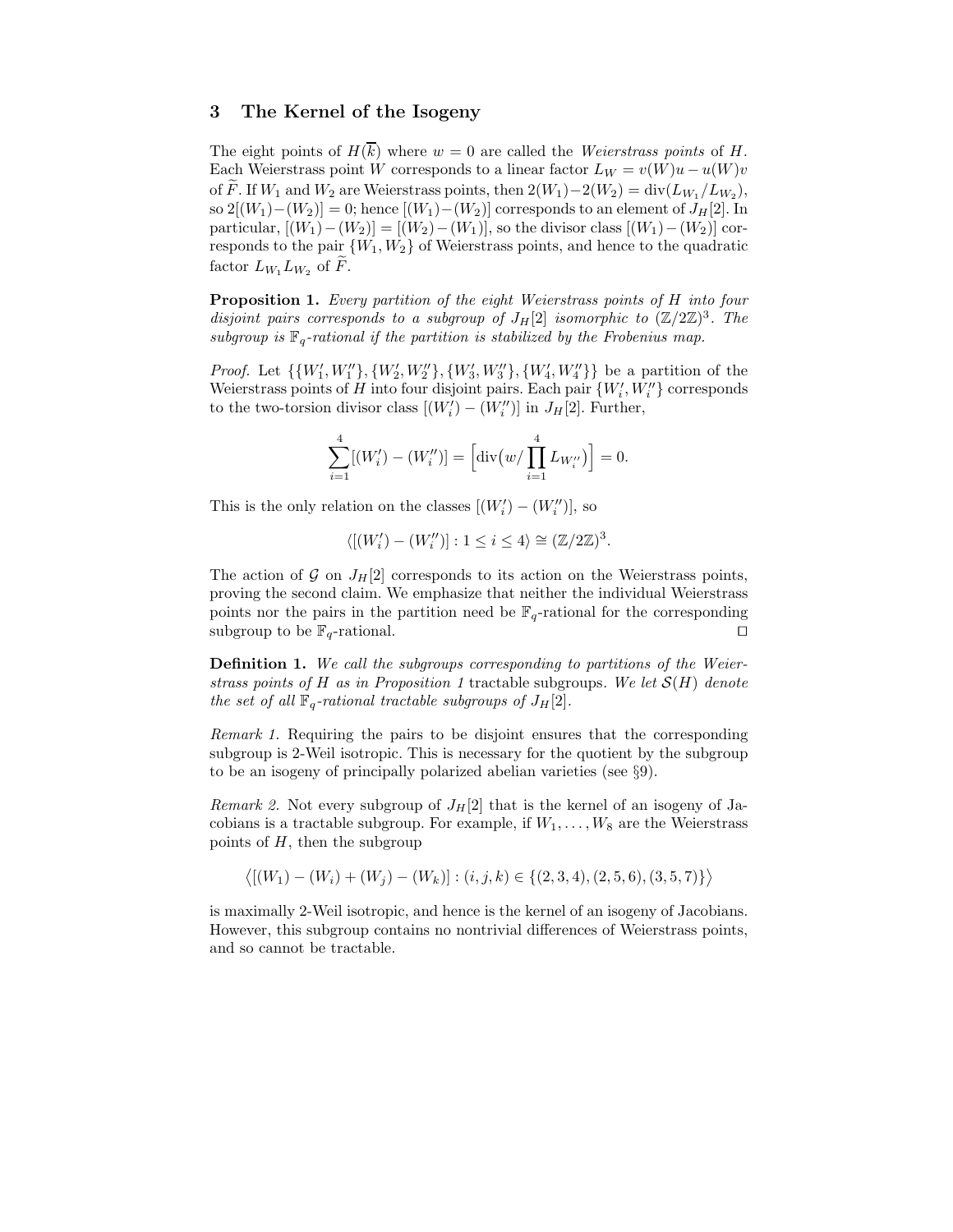Computing  $\mathcal{S}(H)$  is straightforward if we identify each tractable subgroup with the corresponding partition of Weierstrass points. Each pair  $\{W'_i, W''_i\}$  of Weierstrass points corresponds to a quadratic factor of  $\tilde{F}$ . Since the pairs are disjoint, the corresponding quadratic factors are pairwise coprime, and hence form (up scalar multiples) a factorization of the hyperelliptic polynomial  $F$ . We therefore have a correspondence of tractable subgroups, partitions of Weierstrass points into pairs, and sets of quadratic polynomials (up to scalar multiples):

$$
S \longleftrightarrow \big\{ \{W'_i,W''_i\} : 1 \leq i \leq 4 \big\} \longleftrightarrow \big\{F_i : 1 \leq i \leq 4, \ \widetilde{F} = F_1F_2F_3F_4 \big\}.
$$

Since the action of G on  $J_H[2]$  corresponds to its action on the set of Weierstrass points, the action of  $G$  on a tractable subgroup  $S$  corresponds to its action on the corresponding set  $\{F_1, F_2, F_3, F_4\}$ . In particular, S is  $\mathbb{F}_q$ -rational precisely when  $\{F_1, F_2, F_3, F_4\}$  is fixed by G. The factors  $F_i$  are themselves defined over  $\mathbb{F}_q$ precisely when the corresponding points of S are  $\mathbb{F}_q$ -rational.

We can use this information to compute  $\mathcal{S}(H)$ . The G-action on pairs of Weierstrass points contains an orbit  $(\{W'_{i_1}, W''_{i_1}\}, \ldots, \{W'_{i_n}, W''_{i_n}\})$  if and only if (possibly after exchanging some of the  $W'_{i_k}$  with the  $W''_{i_k}$ ) either  $(W'_{i_1}, \ldots, W'_{i_n})$ and  $(W''_{i_1},...,W''_{i_n})$  are both G-orbits or  $(W'_{i_1},...,W''_{i_n},W''_{i_1},...,W''_{i_n})$  is a  $G$ orbit. Every G-orbit of Weierstrass points corresponds to an  $\mathbb{F}_q$ -irreducible factor of F. Elementary calculations therefore yield the following useful lemma, as well as algorithms to compute all of the  $\mathbb{F}_q$ -rational tractable subgroups of  $J_H[2]$ .

**Lemma 1.** Let  $H : w^2 = \widetilde{F}(u, v)$  be a hyperelliptic curve of genus 3 over  $\mathbb{F}_q$ . The cardinality of the set  $S(H)$  depends only on the degrees of the  $\mathbb{F}_q$ -irreducible factors of  $\tilde{F}$ , and is described by the following table:

| Degrees of $\mathbb{F}_q$ -irreducible factors of $F \mid \#S(H)$ |     |
|-------------------------------------------------------------------|-----|
| (8), (6, 2), (6, 1, 1), (4, 2, 1, 1)                              |     |
| (4, 4)                                                            | 5   |
| $(4, 2, 2), (4, 1, 1, 1, 1), (3, 3, 2), (3, 3, 1, 1)$             |     |
| (2, 2, 2, 1, 1)                                                   |     |
| (2, 2, 1, 1, 1, 1)                                                | 9   |
| (2, 1, 1, 1, 1, 1, 1)                                             | 15  |
| $\overline{(2,2,2,2)}$                                            | 25  |
| (1, 1, 1, 1, 1, 1, 1, 1)                                          | 105 |
| Other                                                             |     |

#### 4 The Trigonal Construction

Assume we are given an  $\mathbb{F}_q$ -rational tractable subgroup S of  $J_H[2]$ . We will now construct a curve X of genus 3 and an isogeny  $\phi: J_H \to J_X$  with kernel S.

**Definition 2.** Suppose  $S = \langle [(W'_i) - (W''_i)] : 1 \le i \le 4 \rangle$  is a tractable subgroup. We say that a morphism  $g : \mathbb{P}^1 \to \mathbb{P}^1$  is a trigonal map for S if g has degree 3 and  $g(W_i') = g(W_i'')$  for  $1 \le i \le 4$ .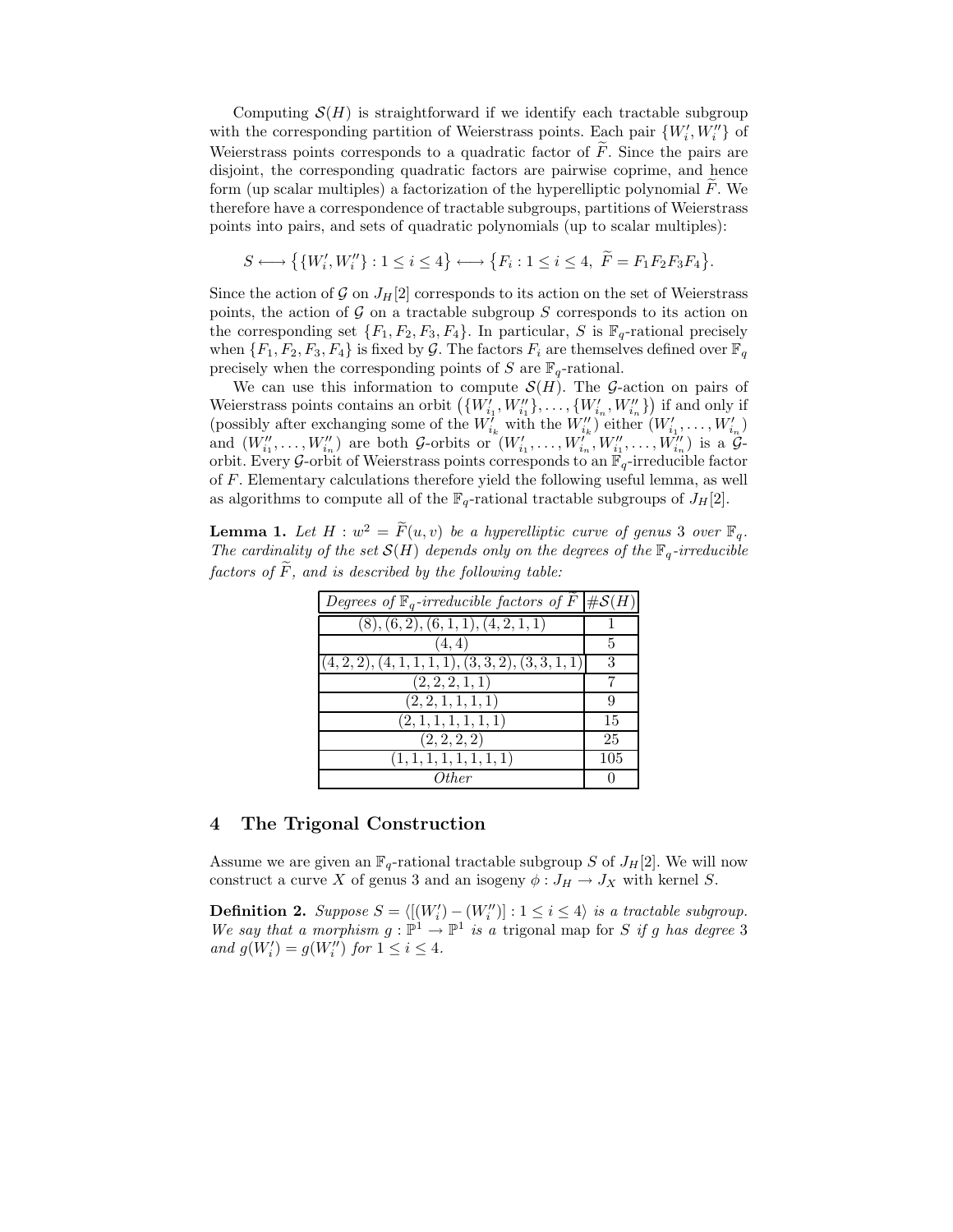Given a trigonal map q, Recillas' trigonal construction [12] specifies a curve X of genus 3 and a map  $f: X \to \mathbb{P}^1$  of degree 4. The isomorphism class of X is independent of the choice of  $g$ . Theorem 1, due to Donagi and Livné, states that if g is a trigonal map for S, then S is the kernel of an isogeny from  $J_H$  to  $J_X$ .

Theorem 1 (Donagi and Livné  $[5, \S5]$ ). Let S be a tractable subgroup of  $J_H[2]$ , and suppose  $g : \mathbb{P}^1 \to \mathbb{P}^1$  is a trigonal map for S. If X is the curve formed from g with Recillas' trigonal construction, then there is an isogeny  $\phi: J_H \to J_X$ with kernel S.

We will give only a brief description of the geometry of  $X$  here, concentrating instead on its explicit construction; we refer the reader to Recillas [12], Donagi [4, §2], Birkenhake and Lange [1, §12.7], and Vakil [15] for the geometrical theory (and proofs). The isogeny is analogous to the well-known Richelot isogeny in genus 2 (see Bost and Mestre [2] and Donagi and Livn´e [5]).

In scheme-theoretic terms, if  $U$  is the subset of the codomain of  $g$  above which  $g \circ \pi$  is unramified, then X is by definition the closure of the curve over U representing the sheaf of sections of  $\pi : (g \circ \pi)^{-1}(U) \to g^{-1}(U)$ . This means that the points of  $X$  over a point  $P$  of  $U$  represent partitions of the six points of  $(g \circ \pi)^{-1}(P)$  into two sets of three exchanged by the hyperelliptic involution. The fibre product of H and X over  $\mathbb{P}^1$  (with respect to  $g \circ \pi$  and f) is the union of two isomorphic curves, R and R', which are exchanged by the involution on  $H \times_{\mathbb{P}^1} X$ induced by the hyperelliptic involution. The natural projections induce coverings  $\pi_H : R \to H$  and  $\pi_X : R \to X$  of degrees 2 and 3, respectively, so R is a (3,2)correspondence between H and X. The map  $(\pi_X)_* \circ (\pi_H)^*$  on divisor classes that is, pulling back from  $H$  to  $R$ , then pushing forward onto  $X$  — induces an isogeny  $\phi: J_H \to J_X$ , with kernel  $S^1$ . If we replace R with R' in the above, we obtain an isogeny isomorphic to  $-\phi$ . Thus, up to sign, the construction of the isogeny depends only on the subgroup S. The curves and morphisms described above form the commutative diagrams shown in Fig. 1.

The hyperelliptic Jacobians form a codimension-1 subspace of the moduli space of 3-dimensional principally polarized abelian varieties. Naïvely, then, if  $X$ is a curve of genus 3 selected at random, then the probability that  $X$  is hyperelliptic is inversely proportional to  $q$ ; for cryptographically relevant sizes of  $q$ , this probability should be negligible. This is consistent with our experimental observations.

**Hypothesis 1.** The probability that the curve  $X$  constructed by the trigonal construction for a randomly chosen H and S in  $\mathcal{S}(H)$  is hyperelliptic is negligible.

# 5 Computing Trigonal Maps

Suppose we are given a tractable subgroup S of  $J_H[2]$ , corresponding to a partition  $\{ \{W'_i, W''_i\} : 1 \leq i \leq 4 \}$  of the Weierstrass points of H into pairs. In this

<sup>&</sup>lt;sup>1</sup> Recall that  $(\pi_H)^*(\sum_{P \in H} n_P(P)) = \sum_{P \in H} n_P \sum_{Q \in \pi_H^{-1}(P)}(Q)$ , with appropriate multiplicities where  $\pi_X$  ramifies, and  $(\pi_X)_*(\sum_{Q\in R} m_Q(Q)) = \sum_{Q\in R} n_Q(\pi_X(Q)).$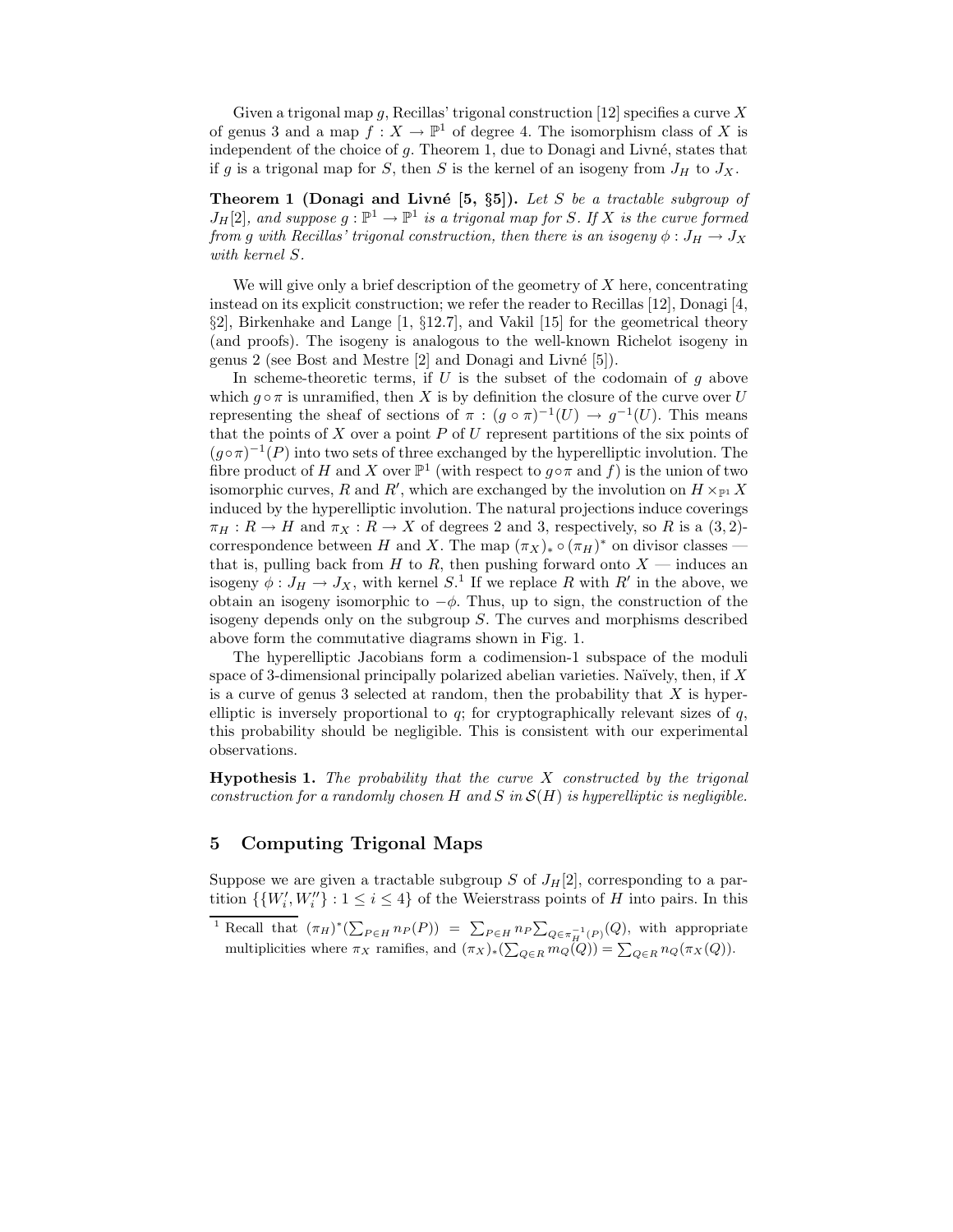Fig. 1. The curves, Jacobians, and morphisms of §4



section, we compute polynomials  $N(x) = x^3 + ax + b$  and  $D(x) = x^2 + cx + d$ such that the rational map  $g: x \mapsto t = N(x)/D(x)$  defines a trigonal map for S. Choosing  $N$  and  $D$  to have degrees 3 and 2 respectively ensures that  $g$  maps the point at infinity to the point at infinity; this will be useful to us in §6.

By definition,  $g : \mathbb{P}^1 \to \mathbb{P}^1$  is a degree-3 map with  $g(\pi(W_i')) = g(\pi(W_i''))$ for  $1 \leq i \leq 4$ . We will express g as a composition of maps  $g = p \circ e$ , where  $e:\mathbb{P}^1\to\mathbb{P}^3$  is the rational normal embedding defined by

$$
e:(u:v) \longmapsto (u_0:u_1:u_2:u_3)=(u^3:u^2v:uv^2:v^3),
$$

and  $p : \mathbb{P}^3 \to \mathbb{P}^1$  is the projection defined as follows. For each  $1 \leq i \leq 4$ , we let  $L_i$ denote the line in  $\mathbb{P}^3$  passing through  $e(\pi(W_i'))$  and  $e(\pi(W_i''))$ . There exists at least one line  $L$  intersecting all four of the  $L_i$  (generically, there are two). We take p to be the projection away from L; then  $p(e(\pi(W_i'))) = p(e(\pi(W_i')))$  for  $1 \leq i \leq 4$ , so  $g = p \circ e$  is a trigonal map for S. Given equations for L, we can use linear algebra to compute a, b, c, and d in  $\mathbb{F}_q$  such that

$$
L = V(u_0 + au_2 + bu_3, u_1 + cu_2 + du_3).
$$

The projection  $p: \mathbb{P}^3 \to \mathbb{P}^1$  away from L is then defined by

$$
p: (u_0:u_1:u_2:u_3)\longmapsto (u_0+au_2+bu_3:u_1+cu_2+du_3),
$$

and therefore  $q = p \circ e$  is defined by

$$
g:(u:v) \longrightarrow (u^3 + auv^2 + bv^3 : u^2v + cuv^2 + dv^3).
$$

Therefore, if we set  $N(x) = x^3 + ax + b$  and  $D(x) = x^2 + cx + d$ , then g will be defined by the rational map  $x \longmapsto N(x)/D(x)$ .

To compute equations for  $L$ , we will use the classical theory of *Grassmannian* varieties. The set of lines in  $\mathbb{P}^3$  has the structure of an algebraic variety  $Gr(1,3)$ ,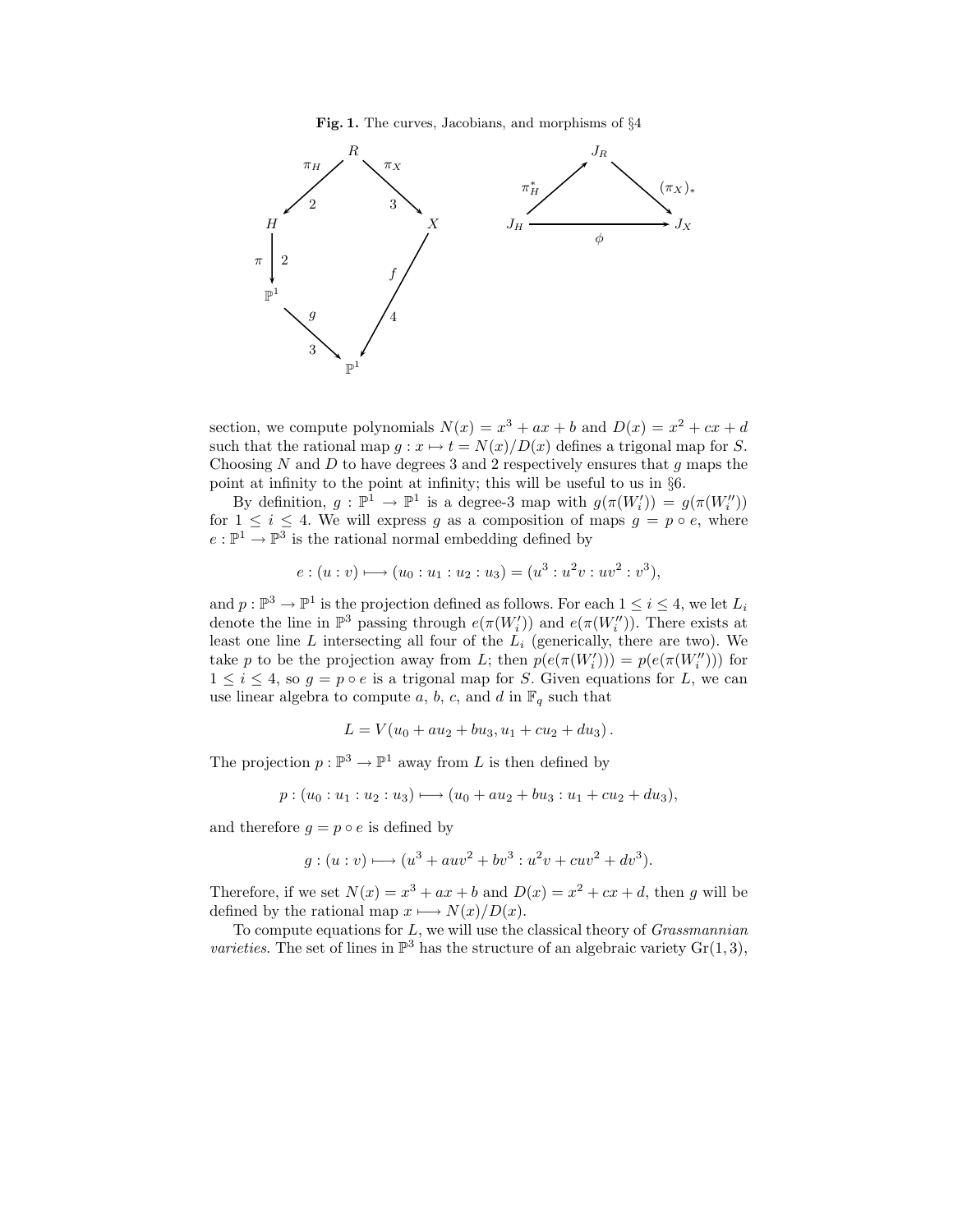called the Grassmannian. There is a convenient model for  $Gr(1, 3)$  as a quadric hypersurface in  $\mathbb{P}^5$ : if  $v_0, \ldots, v_5$  are coordinates on  $\mathbb{P}^5$ , then we may take

$$
Gr(1,3) := V(v_0v_3 + v_1v_4 + v_2v_5).
$$

**Lemma 2.** There is a bijection between points of  $Gr(1,3)$  and lines in  $\mathbb{P}^3$ , defined as follows.

1. The point on  $Gr(1,3)$  corresponding to the line through  $(p_0 : p_1 : p_2 : p_3)$  and  $(q_0:q_1:q_2:q_3)$  in  $\mathbb{P}^3$  has coordinates

$$
\left( \left| \begin{array}{cc} p_0 & p_1 \\ q_0 & q_1 \end{array} \right| : \left| \begin{array}{cc} p_0 & p_2 \\ q_0 & q_2 \end{array} \right| : \left| \begin{array}{cc} p_0 & p_3 \\ q_0 & q_3 \end{array} \right| : \left| \begin{array}{cc} p_2 & p_3 \\ q_2 & q_3 \end{array} \right| : \left| \begin{array}{cc} p_3 & p_1 \\ q_3 & q_1 \end{array} \right| : \left| \begin{array}{cc} p_1 & p_2 \\ q_1 & q_2 \end{array} \right| \right).
$$

2. The line in  $\mathbb{P}^3$  corresponding to a point  $(\gamma_0 : \cdots : \gamma_5)$  of  $\text{Gr}(1,3)$  is defined by

$$
V\begin{pmatrix}0u_0 - \gamma_3 u_1 - \gamma_4 u_2 - \gamma_5 u_3, \\ \gamma_3 u_0 + 0u_1 - \gamma_2 u_2 + \gamma_1 u_3, \\ \gamma_4 u_0 + \gamma_2 u_1 + 0u_2 - \gamma_0 u_3, \\ \gamma_5 u_0 - \gamma_1 u_1 + \gamma_0 u_2 + 0u_3\end{pmatrix}
$$

(two of the equations will be redundant linear combinations of the others).

Further, if  $(\gamma_0 : \cdots : \gamma_5)$  is a point on  $\text{Gr}(1,3)$  corresponding to a line L, then the points of  $Gr(1,3)$  corresponding to lines meeting L are precisely those in the hyperplane defined by  $\sum_{i=0}^{5} \gamma_i v_{i+3}$ , where the subscripts are taken modulo 6.

Assume that S is represented by a set  $\{F_i = a_i u^2 + b_i u v + c_i v^2 : 1 \leq i \leq 4\}$ of quadratics, with each  $F_i$  corresponding to the pair  $\{W'_i, W''_i\}$  of Weierstrass points. With this notation, elementary calculations show that the point on  $\operatorname{Gr}(1,3)$  corresponding to the line  $L_i$  through  $e(W_i')$  and  $e(W_i'')$  has coordinates

$$
(c_i^2: -c_i b_i : b_i^2 - a_i c_i : a_i^2 : a_i b_i : a_i c_i).
$$

If  $(\gamma_0 : \cdots : \gamma_5)$  is a point on  $\text{Gr}(1,3)$  corresponding to a candidate for L, then by the second part of Lemma 2 we have  $M(\gamma_0, \ldots, \gamma_5)^T = 0$ , where

$$
M = \begin{pmatrix} a_1^2 & a_1b_1 & a_1c_1 & c_1^2 & -c_1b_1 & (b_1^2 - a_1c_1) \\ a_2^2 & a_2b_2 & a_2c_2 & c_2^2 & -c_2b_2 & (b_2^2 - a_2c_2) \\ a_3^2 & a_3b_3 & a_3c_3 & c_3^2 & -c_3b_3 & (b_3^2 - a_3c_3) \\ a_4^2 & a_4b_4 & a_4c_4 & c_4^2 & -c_4b_4 & (b_4^2 - a_4c_4) \end{pmatrix}.
$$
 (1)

The kernel of M is two-dimensional, corresponding to a line in  $\mathbb{P}^5$ . Let  $\{\underline{\alpha}, \underline{\beta}\}$ be a basis for ker M, writing  $\underline{\alpha} = (\alpha_0, \ldots, \alpha_5)$  and  $\beta = (\beta_0, \ldots, \beta_5)$ . If S is  $\overline{\mathbb{F}_q}$ rational, then so is ker M, so we may take the  $\alpha_i$  and  $\beta_i$  to be in  $\mathbb{F}_q$ . We want to find a point  $P_L = (\alpha_0 + \lambda \beta_0 : \cdots : \alpha_5 + \lambda \beta_5)$  where the line in  $\mathbb{P}^5$  corresponding to ker M intersects with  $Gr(1,3)$ . The points  $(u_0: \ldots: u_3)$  on the line L in  $\mathbb{P}^3$ corresponding to  $P_L$  satisfy  $(M_{\underline{\alpha}} + \lambda M_{\beta})(u_0, \dots, u_3)^T = 0$ , where

$$
M_{\underline{\alpha}} := \begin{pmatrix} 0 & -\alpha_3 & -\alpha_4 & -\alpha_5 \\ \alpha_3 & 0 & -\alpha_2 & \alpha_1 \\ \alpha_4 & \alpha_2 & 0 & -\alpha_0 \\ \alpha_5 & -\alpha_1 & \alpha_0 & 0 \end{pmatrix} \text{ and } M_{\underline{\beta}} := \begin{pmatrix} 0 & -\beta_3 & -\beta_4 & -\beta_5 \\ \beta_3 & 0 & -\beta_2 & \beta_1 \\ \beta_4 & \beta_2 & 0 & -\beta_0 \\ \beta_5 & -\beta_1 & \beta_0 & 0 \end{pmatrix}.
$$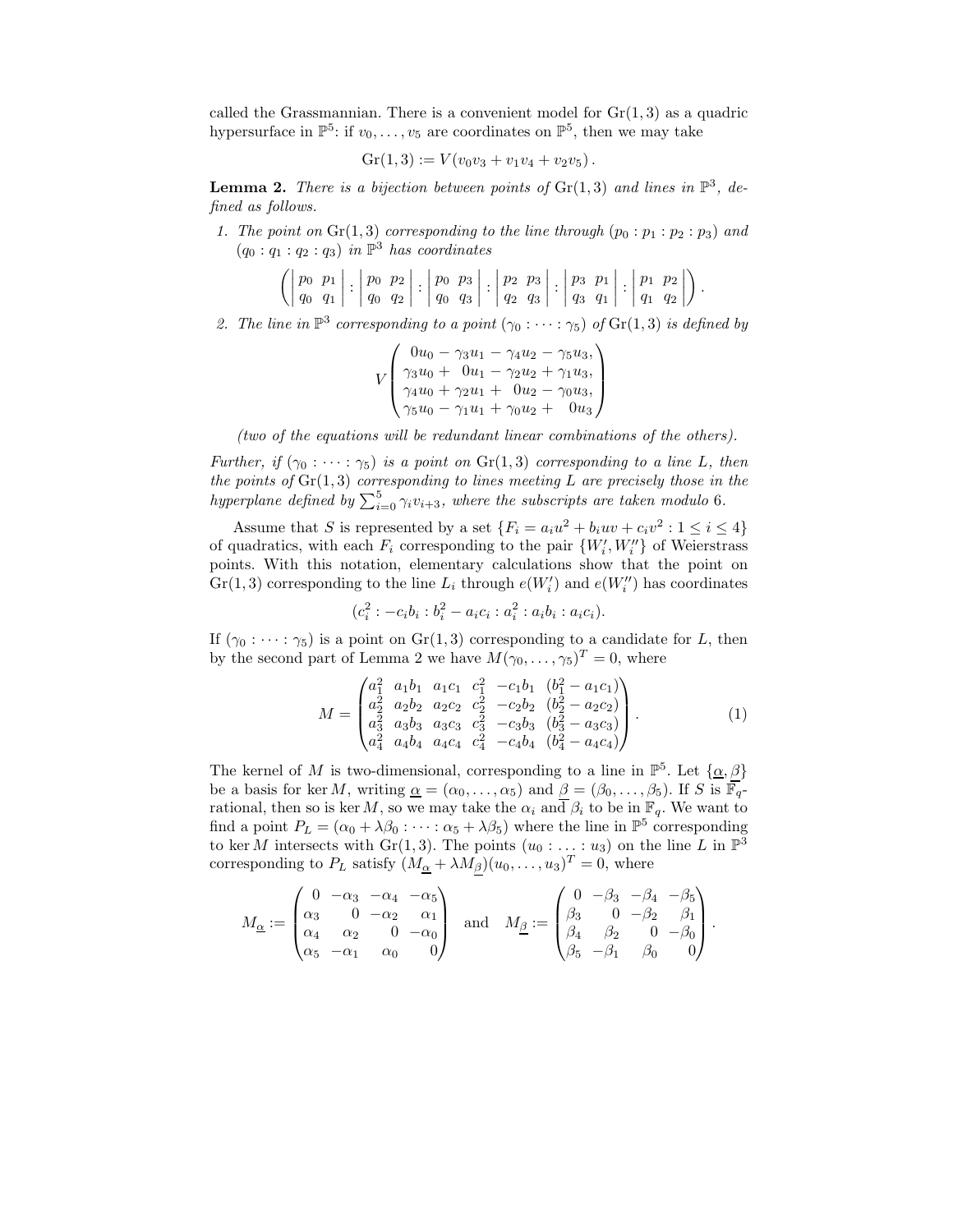By part (2) of Lemma 2, the rank of  $M_{\underline{\alpha}} + \lambda M_{\underline{\beta}}$  is 2. Using the expression

$$
\det(M_{\underline{\alpha}} + \lambda M_{\underline{\beta}}) = \left(\frac{1}{2}\left(\sum_{i=0}^{6} \beta_i \beta_{i+3}\right)\lambda^2 + \left(\sum_{i=0}^{6} \alpha_i \beta_{i+3}\right)\lambda + \frac{1}{2}\sum_{i=0}^{6} \alpha_i \alpha_{i+3}\right)^2
$$

(where the subscripts are taken modulo 6), we see that this occurs precisely when  $\det(M_{\underline{\alpha}} + \lambda M_{\underline{\beta}}) = 0$ . We can therefore solve  $\det(M_{\underline{\alpha}} + \lambda M_{\underline{\beta}}) = 0$  to determine a value for  $\lambda$ , and to see that  $\mathbb{F}_q(\lambda)$  is at most a quadratic extension of  $\mathbb{F}_q$ . Considering the discriminant of  $\det(M_{\alpha} + \lambda M_{\beta})$  gives us an explicit criterion for determining whether a given tractable subgroup has a rational trigonal map.

**Proposition 2.** Suppose S is a subgroup in  $\mathcal{S}(H)$ , and let  $\{\alpha = (\alpha_i), \beta = (\beta_i)\}\$ be any  $\mathbb{F}_q$ -rational basis of the nullspace of the matrix M defined in (1). There exists an  $\mathbb{F}_q$ -rational trigonal map for S if and only if

$$
\left(\sum_{i=0}^{6} \alpha_i \beta_{i+3}\right)^2 - \left(\sum_{i=0}^{6} \alpha_i \alpha_{i+3}\right) \left(\sum_{i=0}^{6} \beta_i \beta_{i+3}\right)
$$

is a square in  $\mathbb{F}_q$ .

Finally, we compute a, b, c, and d in  $k(\lambda)$  such that  $(1, 0, a, b)$  and  $(0, 1, c, d)$ generate the rowspace of  $M_{\alpha} + \lambda M_{\beta}$  (this is easily done by Gaussian elimination). We may then take  $L = V(u_0 + au_2 + u_3, u_1 + cu_2 + du_3)$ . Both L and the projection  $p : \mathbb{P}^3 \to \mathbb{P}^1$  with centre L are defined over  $k(\lambda)$ . Having computed L, we compute the projection p, the embedding e, and the trigonal map  $g = p \circ e$ as above.

Proposition 2 shows that the rationality of a trigonal map for a tractable subgroup S depends only upon whether an element of  $\mathbb{F}_q$  depending on S is a square. It seems reasonable to assume that these field elements are uniformly distributed for random choices of  $H$  and  $S$ , and indeed this is consistent with our experimental observations. Since the probability that a randomly chosen element of  $\mathbb{F}_q$  is a square is essentially 1/2, we propose the following hypothesis.

**Hypothesis 2.** The probability that there exists an  $\mathbb{F}_q$ -rational trigonal map for a randomly chosen hyperelliptic curve H over  $\mathbb{F}_q$  and subgroup S in  $\mathcal{S}(H)$  is  $1/2$ .

#### 6 Equations for the Isogeny

Suppose we have a tractable subgroup  $S$  and a trigonal map  $g$  for  $S$ . We will now perform an explicit trigonal construction on  $g$  to compute a curve  $X$  and an isogeny  $\phi: J_H \to J_X$  with kernel S. We assume that g has been derived as in  $\S5$ , and in particular that g maps the point at infinity to the point at infinity.

Let U be the subset of  $\mathbb{A}^1 = \mathbb{P}^1 \setminus \{(1:0)\}$  above which  $g \circ \pi$  is unramified. We denote  $f^{-1}(U)$  by  $X|_U$ , and  $(g \circ \pi)^{-1}(U)$  by  $H|_U$ . By definition, every point P on  $X|_U$  corresponds to pair of triples of points on  $H|_U$ , exchanged by the hyperelliptic involution, with each triple supported on the fibre of  $g \circ \pi$  over  $f(P)$ .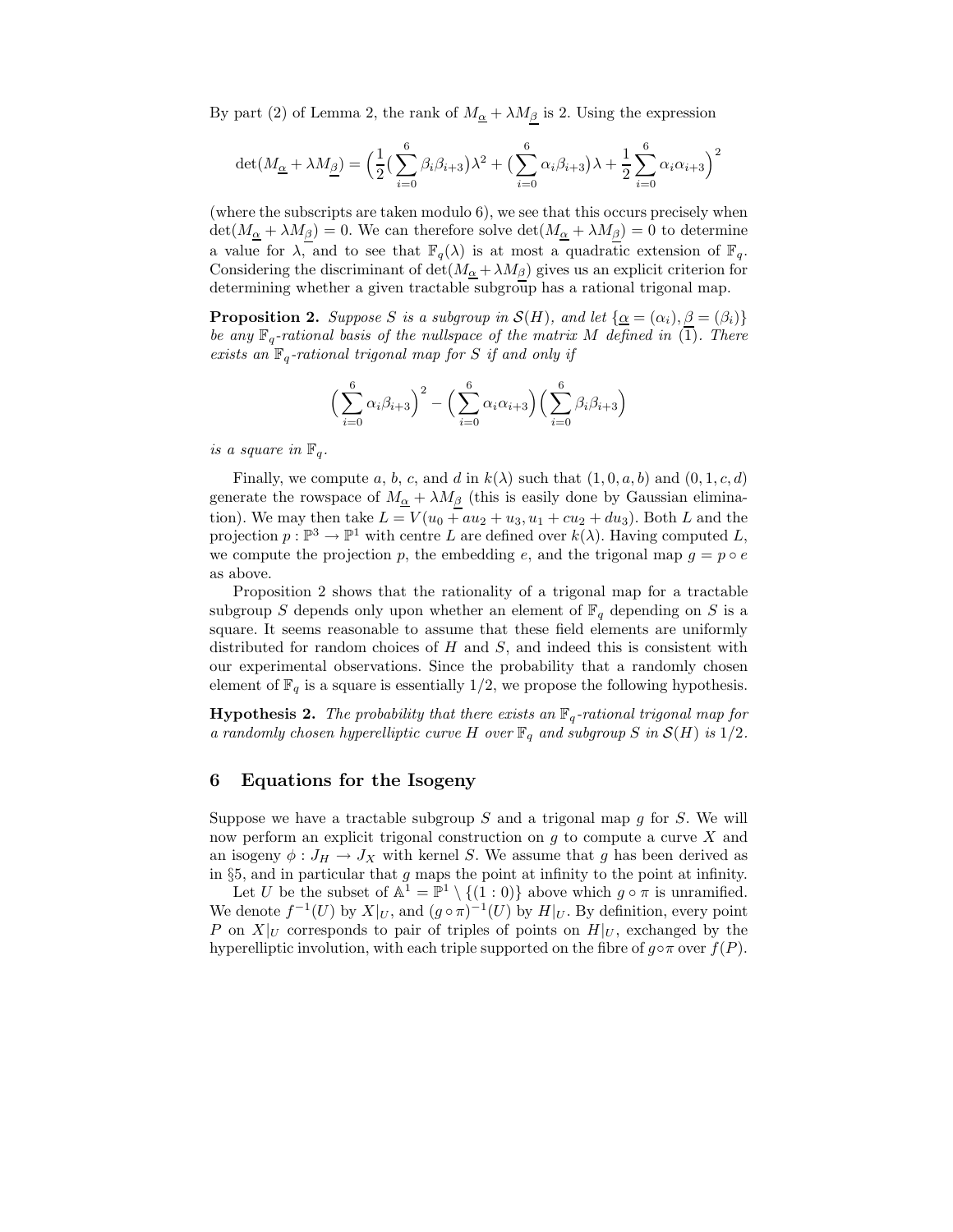To be more explicit, suppose Q is a generic point of U. Since  $q \circ \pi$  is unramified above  $Q$ , we may choose preimages  $P_1$ ,  $P_2$  and  $P_3$  of  $Q$  such that

$$
(g \circ \pi)^{-1}(Q) = \{P_1, P_2, P_3, \iota(P_1), \iota(P_2), \iota(P_3)\}.
$$
 (2)

The four points on X in the preimage  $f^{-1}(Q)$  correspond to partitions of the six points in  $(g \circ \pi)^{-1}(Q)$  into two unordered triples exchanged by the hyperelliptic involution:

$$
f^{-1}(Q) = \begin{cases} Q_1 \leftrightarrow \{\{P_1, P_2, P_3\}, \ \{ \iota(P_1), \iota(P_2), \iota(P_3) \} \}, \\ Q_2 \leftrightarrow \{\{P_1, \iota(P_2), \iota(P_3)\}, \ \{ \iota(P_1), P_2, P_3 \} \}, \\ Q_3 \leftrightarrow \{\{\iota(P_1), P_2, \iota(P_3) \}, \ \{P_1, \iota(P_2), P_3 \} \}, \\ Q_4 \leftrightarrow \{\{\iota(P_1), \iota(P_2), P_3 \}, \ \{P_1, P_2, \iota(P_3) \} \} \end{cases} \tag{3}
$$

Every triple is cut out by an ideal  $(a(x), y - b(x))$ , where a is a cubic polynomial, b is a quadratic, and  $b^2 \equiv F \pmod{a}$ . If we require a to be monic, then there is a one-to-one correspondence between such ideals and triples; this is the well-known *Mumford representation.* For example, the triple  $\{P_1, P_2, P_3\}$  corresponds to the ideal  $(a(x), y - b(x))$  where  $a(x) = \prod_i (x - x(P_i))$  and b satisfies  $y(P_i) = b(x(P_i))$ for  $1 \leq i \leq 3$ ; the Lagrange interpolation formula may be used to compute b. If  $(a(x), y - b(x))$  corresponds to one triple in a partition, then  $(a(x), y + b(x))$ corresponds to the other triple. The union of the triples equals the whole fibre  $(g \circ \pi)^{-1}(Q)$ , and since the union of the triples is cut out by the product of the corresponding ideals, we know that  $a(x)$  must cut out the fibre of  $g \circ \pi$  over Q. Therefore, we have  $a(x) = N(x) - t(Q)D(x)$ . We may thus define a bijection between points P on  $X|_U$  and pairs  $\{(N(x) - t(f(P))D(x), y \pm b(x))\}$  of ideals, where b is a quadratic such that  $b^2 \equiv F \pmod{N(x) - t(f(P))D(x)}$ .

The polynomials of the form  $N(x) - tD(x)$  are parametrized by  $\mathbb{A}^1$ , via the map  $t \leftrightarrow N(x)-tD(x)$ . The space of quadratic polynomials  $b(x)$  may be viewed naturally as the affine space  $\mathbb{A}^3$  via the identification

$$
b(x) = b_0x^2 + b_1x + b_0 \longleftrightarrow (b_0, b_1, b_2) \in \mathbb{A}^3.
$$

We will therefore construct a model of the abstract curve  $X|_U$  in  $\mathbb{A}^1 \times \mathbb{A}^3$ ; the isomorphism will be defined by

$$
p:(t,b_0,b_1,b_2)\longleftrightarrow \{(G(t,x),y\pm (b_0+b_1x+b_2x^2))\},\,
$$

where

$$
G(t, x) = x3 + g2(t)x2 + g1(t)x + g0(t) := N(x) - tD(x).
$$

If  $(t, b_0, b_1, b_2)$  is a point on  $p^{-1}(X|_U)$ , then we have  $(\sum_i b_i x^i)^2 \equiv F(x)$ (mod  $G(t, x)$ ). Expanding  $(b_2x^2 + b_1x + b_0)^2 - F(x)$  modulo  $G(t, x)$ , we obtain polynomials  $c_0$ ,  $c_1$ , and  $c_2$  in  $k[t, b_0, b_1, b_2]$  such that

$$
\sum_{i=0}^{2} c_i(t, b_0, b_1, b_2) x^i \equiv \left(\sum_{i=0}^{2} b_i x^i\right)^2 - F(x) \pmod{G(t, x)}.
$$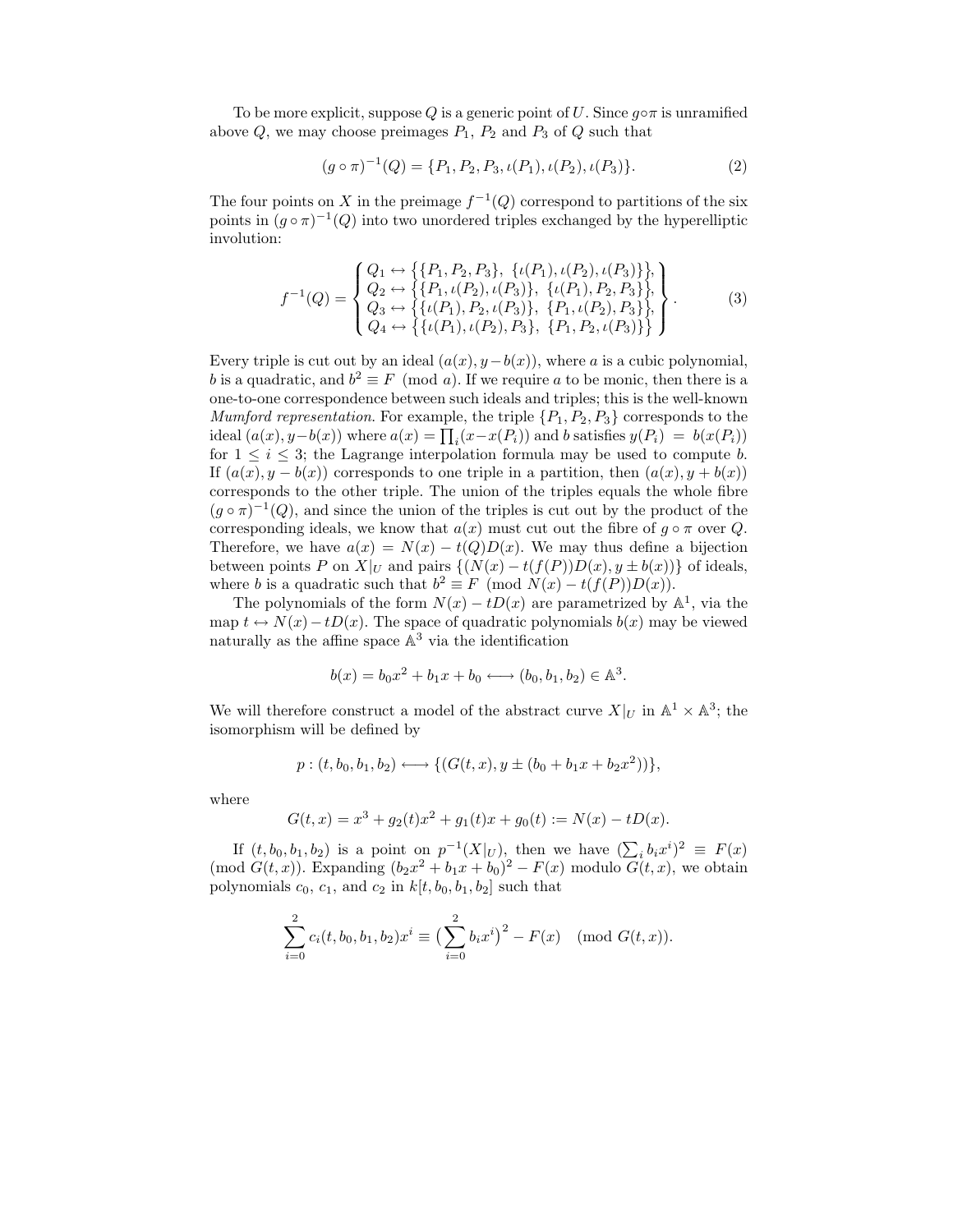Set  $Z := V(c_0, c_1, c_2)$ . By definition,  $c_0$ ,  $c_1$ , and  $c_2$  all vanish on  $p^{-1}(X|_U)$ , so  $p^{-1}(X|_U) \subset Z$ . Define polynomials  $f_0, f_1$ , and  $f_2$  in  $k[t]$  by

$$
f_2(t)x^2 + f_1(t)x + f_0(t) \equiv F(x) \pmod{G(t,x)}
$$
.

The polynomials  $c_0$ ,  $c_1$ , and  $c_2$  are given explicitly by the equations

$$
c_0(t, b_0, b_1, b_2) = g_2(t)g_0(t)b_2^2 - 2g_0(t)b_2b_1 + b_0^2 - f_0(t),
$$
  
\n
$$
c_1(t, b_0, b_1, b_2) = (g_2(t)g_1(t) - g_0(t))b_2^2 - 2g_1(t)b_2b_1 + 2b_1b_0 - f_1(t),
$$
 and (4)  
\n
$$
c_2(t, b_0, b_1, b_2) = (g_2(t)^2 - g_1(t))b_2^2 - 2g_2(t)b_2b_1 + 2b_2b_0 + b_1^2 - f_2(t).
$$

The map  $p: Z \to X$  is a double cover, whose sheets are exchanged by the involution  $\iota_* : (t, b_0, b_1, b_2) \mapsto (t, -b_0, -b_1, -b_2)$  of Z induced by the hyperelliptic involution  $\iota$ . We will see that Z is the union of two curves, each isomorphic to (an open subset of) X; the involution  $\iota_*$  maps each curve onto the other.

Remark 3. What follows is essentially a derivation of the primary decomposition of the ideal  $(c_0, c_1, c_2)$ . In practice, the reader equipped with a computational algebra system may avoid using the formulae below by computing the primary decomposition using Gröbner basis methods. This approach is quite efficient if  $(c_0, c_1, c_2)$  is viewed as a zero-dimensional ideal in  $k(t)[b_0, b_1, b_2]$ .

Consider again the fibre of  $f : X \to \mathbb{P}^1$  over the generic point  $Q = (t)$  of U (as in (3)). If  $\{P_1, P_2, P_3\}$  is one of the triples in a pair in the fibre, then by the Lagrange interpolation formula the value of  $b_2$  at the corresponding point of  $Z$  is

$$
b_2 = \sum y(P_i) / ((x(P_i) - x(P_j))(x(P_i) - x(P_k))),
$$

where the sum is taken over the cyclic permutations  $(i, j, k)$  of  $(1, 2, 3)$ . Interpolating for all triples in the pairs in the fibre, an elementary but involved symbolic calculation shows that if we define  $\Delta_1$ ,  $\Delta_2$ , and  $\Delta_3$  by

$$
\Delta_i := (x(P_j) - x(P_k))^2
$$

and  $\Gamma_1$ ,  $\Gamma_2$ , and  $\Gamma_3$  by

$$
\Gamma_i := (f_2(t)x(P_i)^2 + f_1(t)x(P_i) + f_0(t)) \Delta_i = F(x(P_i))\Delta_i
$$

for each cyclic permutation  $(i, j, k)$  of  $(1, 2, 3)$ , and set

$$
\Delta := \Delta_1 \Delta_2 \Delta_3,
$$

then  $b_2$  satisfies

$$
\left(\Delta b_2^4 - 2\left(\sum_i \Gamma_i\right) b_2^2 + \frac{1}{\Delta} \left(2\left(\sum_i \Gamma_i^2\right) - \left(\sum_i \Gamma_i\right)^2\right)\right)^2 - 64\left(\prod_i \Gamma_i\right) b_2^2 = 0. \tag{5}
$$

Now  $\Delta$ ,  $\sum_i \Gamma_i$ ,  $\sum_i \Gamma_i^2$ , and  $\prod_i \Gamma_i$  are symmetric functions with respect to permutations of the points in the fibre  $g^{-1}(Q) = g^{-1}((t))$ . They are therefore polynomials in the homogeneous elementary symmetric functions

$$
e_1 = \sum x(P_i), \quad e_2 = \sum x(P_i)x(P_j), \text{ and } e_3 = \prod x(P_i),
$$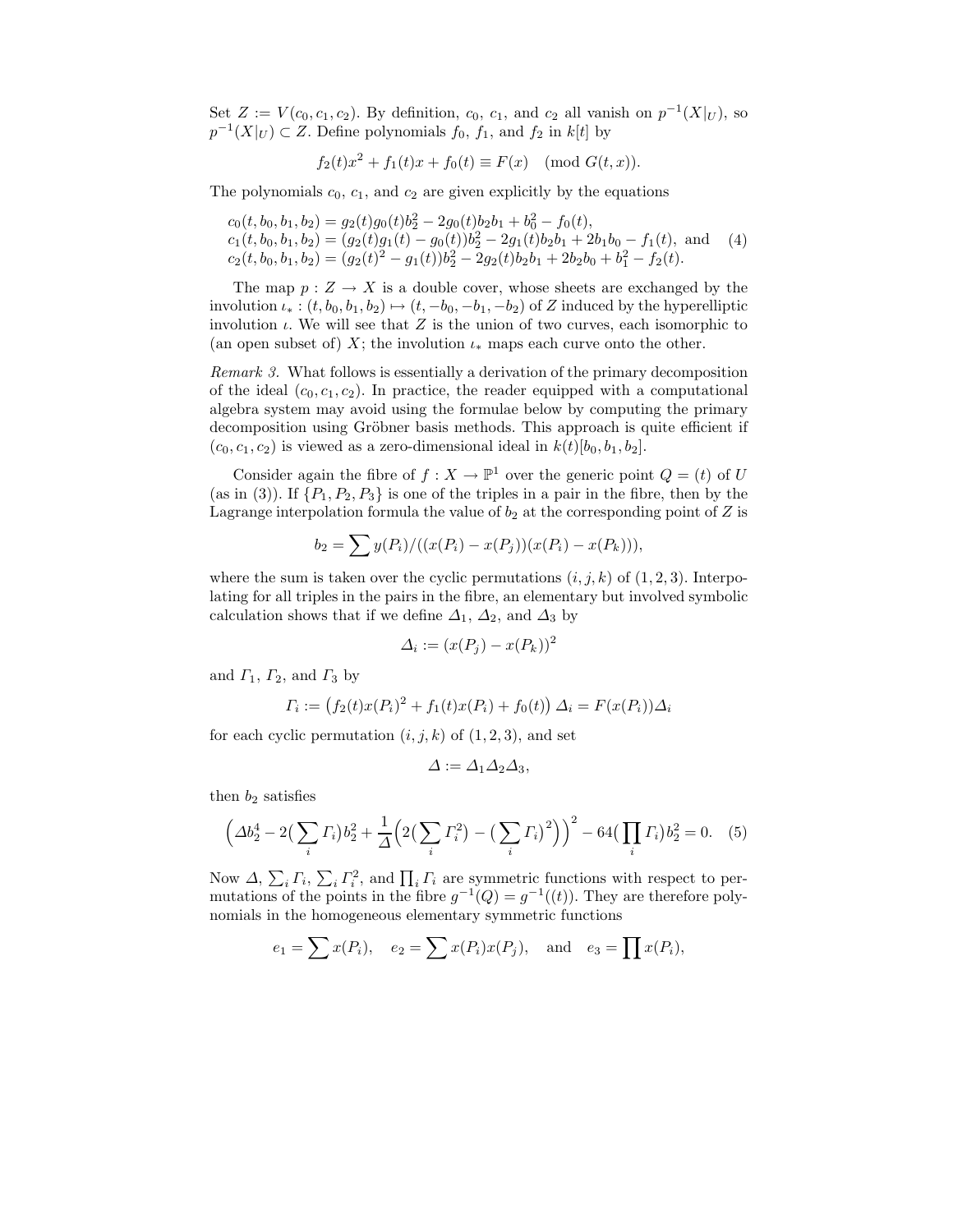which are polynomials in t. Indeed, the  $e_i$  are given by the coefficients of  $G(t, x)$ :

 $e_1 = -g_2(t), \quad e_2 = g_1(t), \quad \text{and} \quad e_3 = -g_0(t).$ 

Expressing  $\Delta$ ,  $\sum_i \Gamma_i$ ,  $\sum_i \Gamma_i^2$ , and  $\prod_i \Gamma_i$  in terms of  $f_0$ ,  $f_1$ ,  $f_2$ ,  $g_0$ ,  $g_1$ ,  $g_2$ , and  $g_3$ , and then simplying, we define  $\delta_4$ ,  $\delta_2$ , and  $\delta_0$  by

$$
\delta_4 := -27g_0^2 + 18g_0g_1g_2 - 4g_0g_2^3 - 4g_1^3 + g_1^2g_2^2,\n\delta_2 := 12f_0g_1 - 4f_0g_2^2 - 18f_1g_0 + 2f_1g_1g_2 + 12f_2g_0g_2 - 4f_2g_1^2,\n\delta_0 := -4f_0f_2 + f_1^2,
$$
\n(6)

and s by

$$
s := f_0^3 - f_0^2 f_1 g_2 - 2 f_0^2 f_2 g_1 + f_0^2 f_2 g_2^2 + f_0 f_1^2 g_1 + 3 f_0 f_1 f_2 g_0 - f_0 f_1 f_2 g_1 g_2 \tag{7} - 2 f_0 f_2^2 g_0 g_2 + f_0 f_2^2 g_1^2 - f_1^3 g_0 + f_1^2 f_2 g_0 g_2 - f_1 f_2^2 g_0 g_1 + f_2^3 g_0^2.
$$

With this notation, (5) becomes

$$
(\delta_4(t)b_2^4 + \delta_2(t)b_2^2 + \delta_0(t))^2 - 64s(t)b_2^2 = 0.
$$
 (8)

Since  $s(t) = F(x(P_1))F(x(P_2))F(x(P_3)) = (y(P_1)y(P_2)y(P_3))^2$ , there is a square root of  $s(t)$  in  $\overline{\mathbb{F}_q}[t]$ . Indeed, if  $s(0)$  is a square in  $\mathbb{F}_q$ , then the square root is an element of  $\mathbb{F}_q[t],$  and we define

$$
\delta_1 := 8\sqrt{s}.\tag{9}
$$

We define polynomials  $d_2$  and  $d_2^ \frac{1}{2}$  in  $\mathbb{F}_q[t, b_0, b_1, b_2]$  by

$$
d_2 := \delta_4(t)b_2^4 + \delta_2(t)b_2^2 + \delta_1(t)b_2 + \delta_0(t) \quad \text{and} \quad d_2^- := d_2(t, -b_0, -b_1, -b_2). \tag{10}
$$

It follows from (5) that  $d_2 d_2^ \overline{2}$  vanishes on every fibre of  $(f \circ p) : Z \to U$ , so it must vanish everywhere on Z. Hence  $Z = V(c_0, c_1, c_2, d_2 d_2^-)$ , from which it follows that

$$
Z = V(c_0, c_1, c_2, d_2) \cup V(c_0, c_1, c_2, d_2^-).
$$

The scheme  $Z^+ := V(c_0, c_1, c_2, d_2)$  is singular: it has some embedded points supported on the fibres where  $\delta_1$  vanishes. To remove these singularities, we derive two more defining equations.

When  $b_2 \neq 0$ , the equation  $c_2 = 0$  becomes

$$
b_0 = ((g_1 - g_2^2)b_2^2 + (2g_2)b_2b_1 - b_1^2 + f_2)/(2b_2). \tag{11}
$$

Substituting (11) into the definitions of  $c_0$  and  $c_1$ , we obtain functions

$$
c'_0(t, b_1, b_2) := c_0(t, ((g_1 - g_2^2)b_2^2 + (2g_2)b_2b_1 - b_1^2 + f_2)/(2b_2), b_1, b_2)
$$

and

$$
c'_1(t, b_1, b_2) := c_1(t, ((g_1 - g_2^2)b_2^2 + (2g_2)b_2b_1 - b_1^2 + f_2)/(2b_2), b_1, b_2).
$$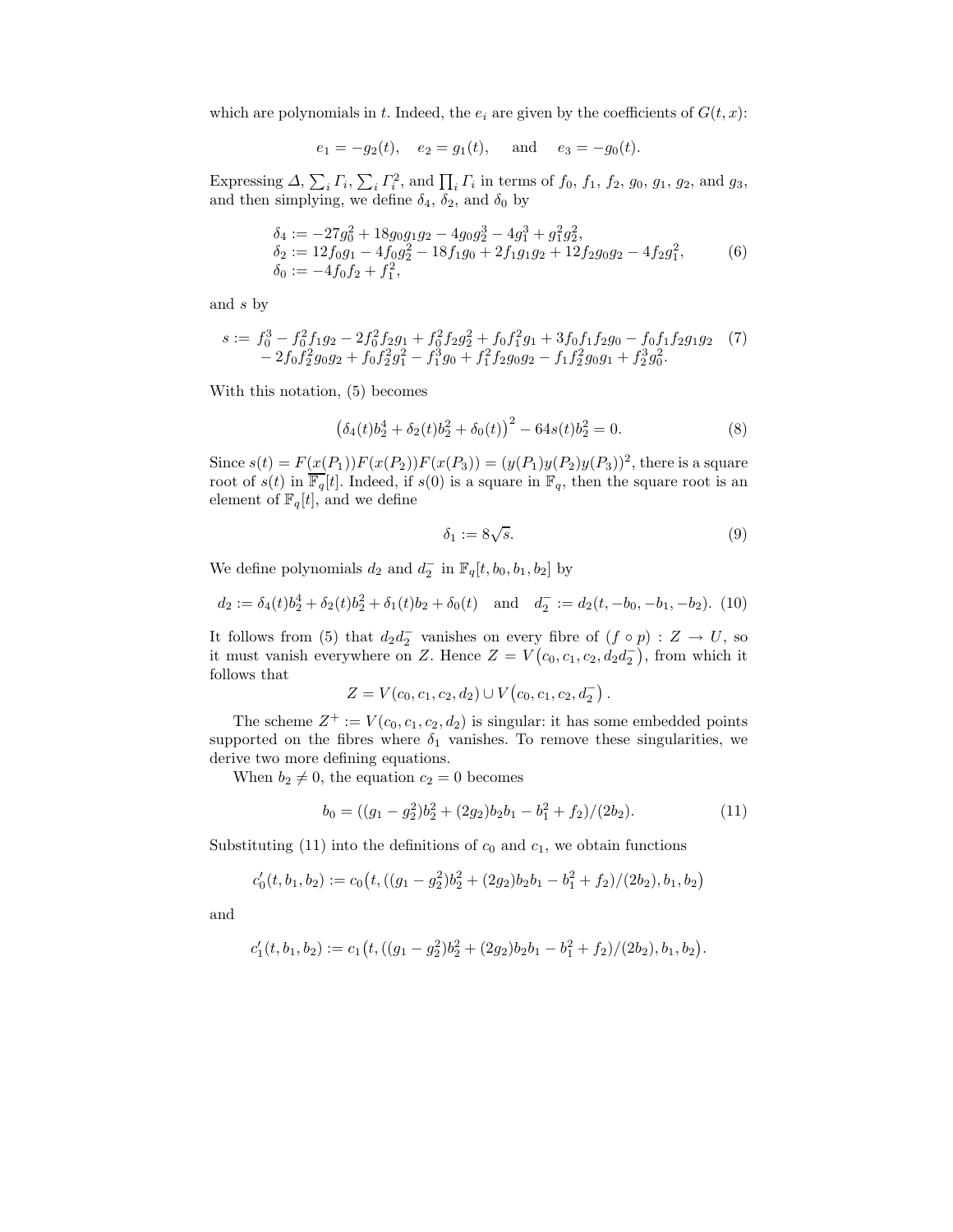Considered as polynomials in  $(k(t)[b_2]/(d_2))[b_1]$ , we see that  $c'_0$  and  $c'_1$  have degree 4 and 3, respectively. Since both  $c'_0$  and  $c'_1$  vanish on  $Z^+$ , so must their greatest common divisor, which is a linear polynomial in  $b_1$  over  $k(t)[b_2]/(d_2)$ . Hence, there are polynomials  $n_{1,1}$ ,  $d_{1,1}$ ,  $n_{1,0}$ , and  $d_{1,0}$  in  $k[t, b_2]$  such that

$$
\gcd(c'_0, c'_1) = \frac{n_{1,1}(t, b_2)}{d_{1,1}(t, b_2)} b_1 + \frac{n_{1,0}(t, b_2)}{d_{1,0}(t, b_2)}.
$$
\n(12)

Since  $gcd(c'_0, c'_1) = 0$  on  $Z^+$ , the polynomial

$$
d_1(t, b_1, b_2) := n_{1,1}(t, b_2) d_{1,0}(t, b_2) b_1 + n_{1,0}(t, b_2) d_{1,1}(t, b_2)
$$
\n(13)

vanishes on  $Z^+$ . Substituting  $b_1 = -(n_{1,0}d_{1,1})/(n_{1,1}d_{1,0})$  into  $c_1 = 0$ , we obtain an equation  $d_0(t, b_1, b_2) = 0$ , where

$$
d_0(t, b_1, b_2) := n_{0,1}(t, b_2) d_{0,0}(t, b_2) b_0 + n_{0,0}(t, b_2) d_{0,1}(t, b_2)
$$
\n
$$
(14)
$$

for some polynomials  $n_{0,1}$ ,  $n_{0,0}$ ,  $d_{0,1}$ , and  $d_{0,0}$  in  $k[t, b_2]$ .

The curve  $Y = V(c_0, c_1, c_2, d_0, d_1, d_2)$  in  $\mathbb{A}^1 \times \mathbb{A}^3$  is nonsingular, and agrees with  $Z^+$  on an open subset; the double cover  $p: Z|_U \to X|_U$  restricts to an isomorphism from an open subset of Y to an open subset of  $X|_U$ . By Corollary I.6.12 of Hartshorne  $[7]$ , Y itself is isomorphic to an open subset of  $X$ , and we may view Y as an affine model of X. Hence, in the sequel, we will take  $X$  to be (a projective closure of the curve) defined by

$$
X: V(c_0, c_1, c_2, d_0, d_1, d_2) \subset \mathbb{A}^1 \times \mathbb{A}^3.
$$

Next, we compute the Recillas correspondence R. The fibre product  $H \times_{\mathbb{A}^1} X$ with respect to  $g \circ \pi$  and f is defined by  $H \times_{\mathbb{A}^1} X = V(G(t, x)) \subset \mathbb{A}^2 \times (\mathbb{A}^1 \times \mathbb{A}^3)$ , and has two components:

$$
V(G(t,x)) = V\Big(G(t,x), y - \Big(\sum_i b_i x^i\Big)\Big) \cup V\Big(G(t,x), y + \Big(\sum_i b_i x^i\Big)\Big).
$$

We set

$$
R = V\big(G(t, x), y - (b_0 + b_1x + b_2x^2)\big).
$$

The natural projections  $\pi_X : R \to X$  and  $\pi_H : R \to H$  send  $(x, y, t, b_0, b_1, b_2)$  to  $(t, b_0, b_1, b_2)$  and  $(x, y)$ , respectively. On the level of divisor classes, the isogeny  $\phi: J_H \to J_X$  is made explicit by the map

$$
\phi = (\pi_X)_* \circ (\pi_H)^*.
$$

In terms of ideals cutting out effective divisors,  $\phi$  is realized by the map

$$
I_D \longmapsto (I_D + (G(t, x), y - (b_0 z^2 + b_1 xz + b_2 x^2))) \cap k[s, t, b_0, b_1, b_2].
$$

Taking  $V(G(t, x), y + (b_2x^2 + b_1x + b_0))$  in place of R above gives an isogeny equal to  $-\phi$ . Similarly, the isogeny from H to X' induced by R' is isomorphic to the isogeny  $\phi$  from H to X.

Considering the formulae above, we see that  $X$  and the isogeny are both defined over  $\mathbb{F}_q$  if a certain element of  $\mathbb{F}_q$  depending only on F and  $g$  — namely  $s(0)$ — is a square in  $\mathbb{F}_q$ . This gives us a useful criterion for when an  $\mathbb{F}_q$ -rational S and g leads to an  $\mathbb{F}_q$ -rational X.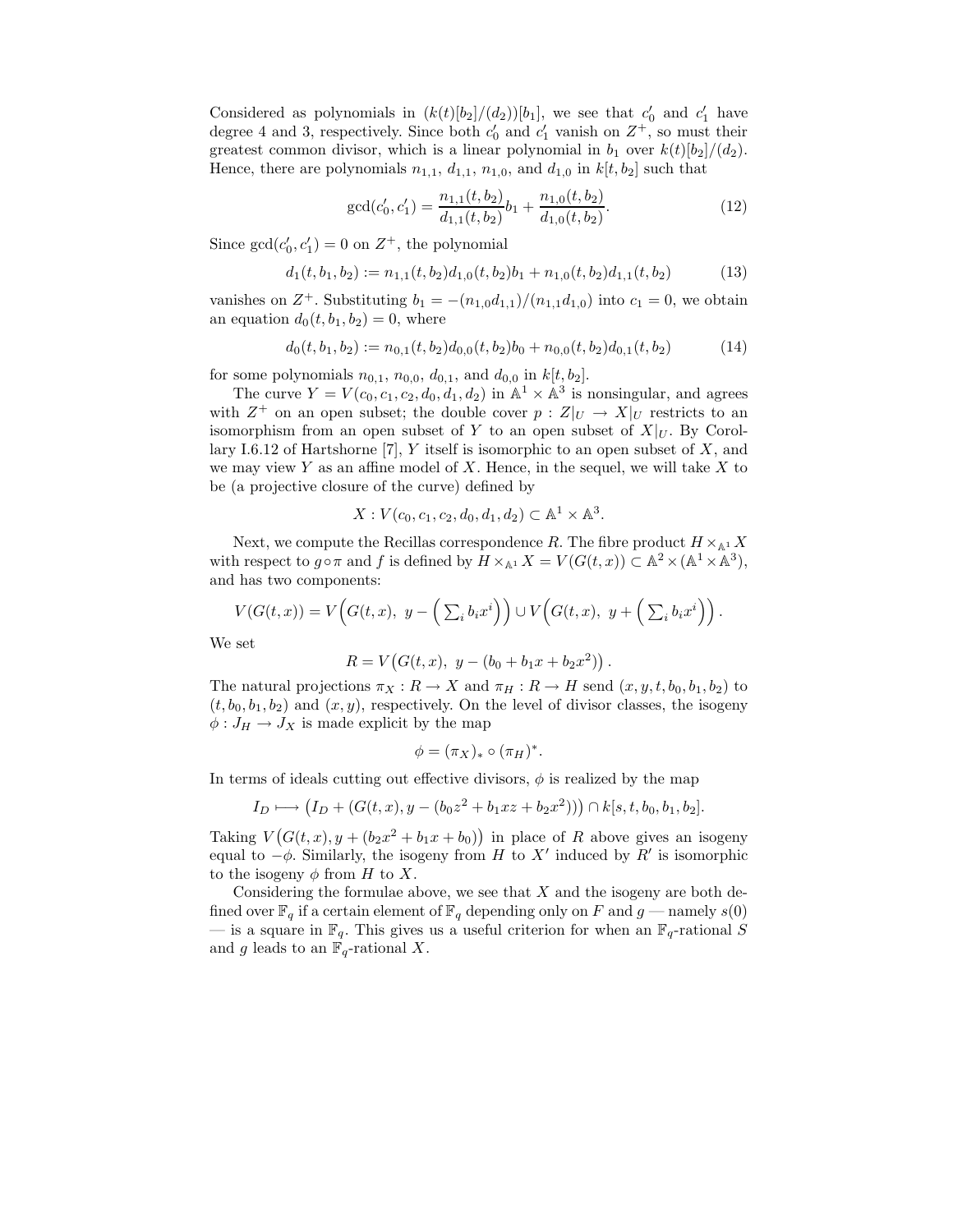**Proposition 3.** If S is a subgroup in  $\mathcal{S}(H)$  with an  $\mathbb{F}_q$ -rational trigonal map g, then the trigonal construction on g yields a curve X defined over  $\mathbb{F}_q$  if and only if  $s(0)$  is a square in  $\mathbb{F}_q$ , where s is defined in (7).

If we assume that the values  $s(0)$  are uniformly distributed for randomly chosen H, S and g, then the probability that  $s(0)$  is a square in  $\mathbb{F}_q$  is 1/2. Indeed, it is easily seen that  $s(0)$  is a square for H if and only if it is not a square for the quadratic twist of H. This suggests that the probability that we can compute an  $\mathbb{F}_q$ -rational X and  $\phi$  given an  $\mathbb{F}_q$ -rational g for a randomly chosen H and S in  $\mathcal{S}(H)$  is 1/2. This is consistent with our experimental observations, so we propose Hypothesis 3.

**Hypothesis 3.** Given a randomly chosen hyperelliptic curve H over  $\mathbb{F}_q$  and tractable subgroup S in  $\mathcal{S}(H)$  with an  $\mathbb{F}_q$ -rational trigonal map g, the probability that we can compute an  $\mathbb{F}_q$ -rational curve X is  $1/2$ .

# 7 Computing Isogenies

Suppose we are given a hyperelliptic curve H of genus 3, defined over  $\mathbb{F}_q$ , and a DLP in  $J_H(\mathbb{F}_q)$ . Our goal is to compute a plane quartic curve C and an isogeny  $J_H \rightarrow J_C$  so that we can reduce to a DLP in  $J_C(\mathbb{F}_q)$ .

First, we compute the set  $\mathcal{S}(H)$  of  $\mathbb{F}_q$ -rational tractable subgroups of  $J_H[2]$ . For each S in  $\mathcal{S}(H)$ , we apply Proposition 2 to determine whether there exists an  $\mathbb{F}_q$ -rational trigonal map g for S. If so, we use the formulae of §5 to compute g; if not, we move on to the next  $S$ . Having computed  $g$ , we apply Proposition 3 to determine whether we can compute an X over  $\mathbb{F}_q$ . If so, we use the formulae of §6 to compute equations for X and the isogeny  $J_H \to J_X$ ; if not, we move on to the next S.

The formulae of §6 give an affine model of X in in  $\mathbb{A}^1 \times \mathbb{A}^3$ . In order to apply Diem's algorithm to the DLP in  $J_X$ , we need a plane quartic model of X: that is, a nonsingular curve  $C \subset \mathbb{P}^2$  isomorphic to X, cut out by a quartic form. Such a model exists if and only if X is not hyperelliptic. To find  $C$ , we compute a basis  $\beta$  of the Riemann–Roch space of a canonical divisor of X. This is a routine geometrical calculation; some of the various approaches are listed in Hess [8]. In practice, the algorithms implemented in Magma  $[9]$  compute  $\beta$  very quickly. The functions in B define a rational map  $\psi : X \to \mathbb{P}^2$ . If the image of  $\psi$  is a conic or a line, then  $X$  is hyperelliptic, and we move on to the next  $S$ . Otherwise, the image of  $\psi$  is a smooth plane quartic model C of X, and  $\psi$  restricts to an isomorphism  $\psi: X \to C$ .

If the procedure outlined above succeeds for some S in  $\mathcal{S}(H)$ , then we have computed an explicit  $\mathbb{F}_q$ -rational isogeny  $\psi_* \circ \phi : J_H \to J_C$ . We can then map our DLP from  $J_H(\mathbb{F}_q)$  into  $J_C(\mathbb{F}_q)$ , and solve using Diem's algorithm.

We emphasize that the entire procedure is very fast: as we saw above, the curve  $X$  and the isogeny can be constructed using only low-degree polynomial arithmetic and low-dimensional linear algebra. For a rough idea of the computational effort involved, given a random  $H$  over a 150-bit prime field, an unoptimized implementation of our algorithms in Magma [9] computes the trigonal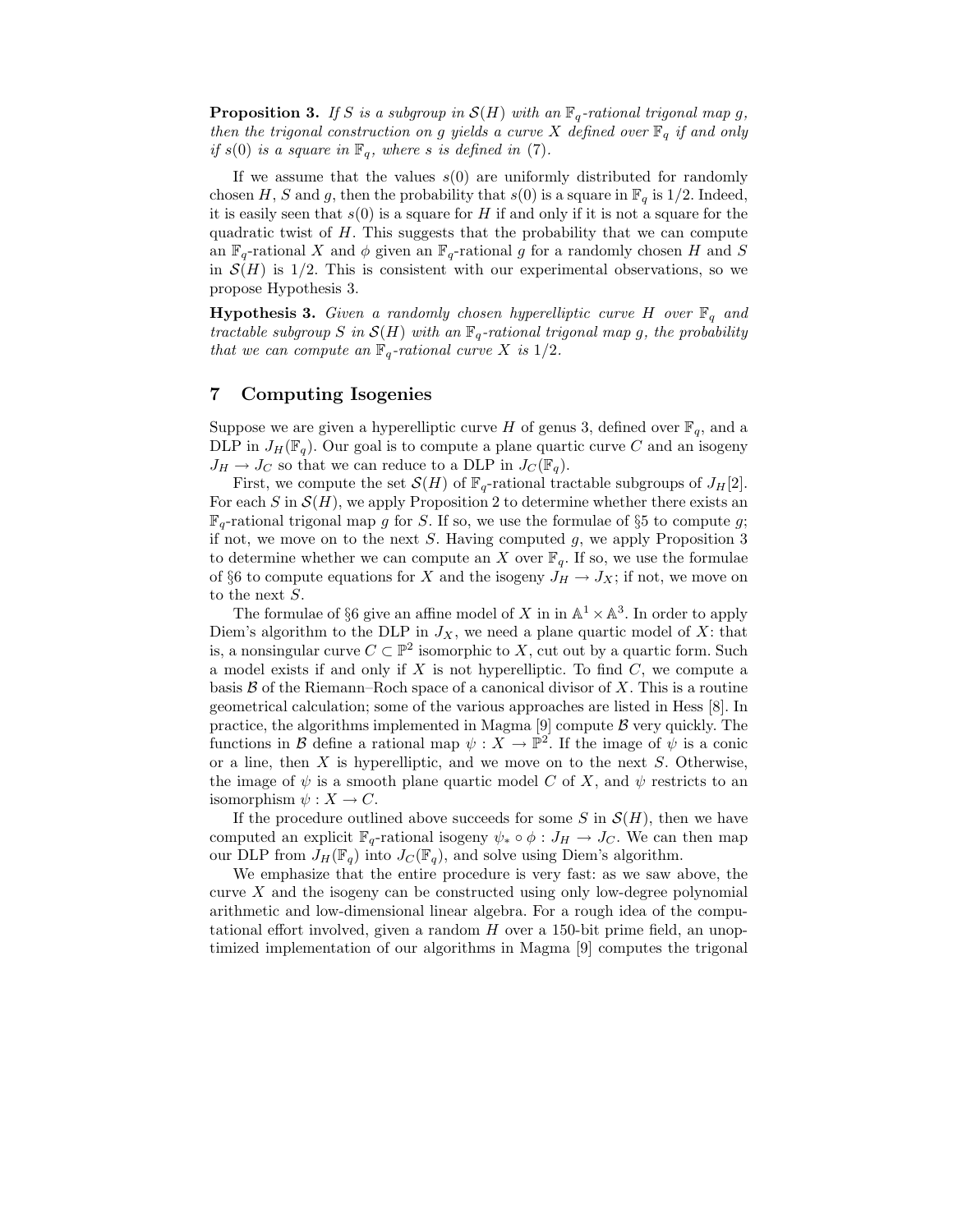map g, the curve X, the plane quartic C, and the isogeny  $\phi: J_H \to J_C$  in around six seconds on a 1.2GHz laptop. Since the difficulty of the construction depends only upon the size of  $\mathbb{F}_q$  (and not upon the size of the DLP subgroup of  $J_H(\mathbb{F}_q)$ ), we may conclude that DLPs in 150-bit Jacobians chosen for cryptography may also be reduced to DLPs in non-hyperelliptic Jacobians in around six seconds.

We will give an example over a small field. For the sake of space, we will not display the equations for the intermediate curve X or the isogeny.

*Example 1.* Let H be the hyperelliptic curve over  $\mathbb{F}_{37}$  defined by

$$
H: y^2 = x^7 + 28x^6 + 15x^5 + 20x^4 + 33x^3 + 12x^2 + 29x + 2.
$$

Using the ideas in §3, we see that  $J_H$  has one  $\mathbb{F}_{37}$ -rational tractable subgroup:

$$
\mathcal{S}(H)=\left\{\left\{\begin{matrix} u^2+\xi_1 u v+\xi_2 v^2,\ u^2+\xi_1^{37} u v+\xi_2^{37} v^2,\\ u^2+\xi_1^{37^2} u v+\xi_2^{37^2} v^2,\ u v+20 v^2\end{matrix}\right\}\right\},
$$

where  $\xi_2 = \xi_1^{50100}$  and  $\xi_1^3 + 29\xi_1^2 + 9\xi_1 + 13 = 0$ . We compute an  $\mathbb{F}_{37}$ -rational trigonal map  $g: x \longmapsto N(x)/D(x)$  for S, with

$$
N(x) = x3 + 16x + 22
$$
, and  $D(x) = x2 + 32x + 18$ .

Using the formulae of  $\S6$ , we compute a curve X of genus 3 and a map on divisors inducing an isogeny from  $J_H$  to  $J_X$  with kernel S. Computing the canonical morphism of  $X$ , we find that  $X$  is non-hyperelliptic, and isomorphic to the plane quartic

$$
C=V \bigg(\frac{x^4+28x^3y+2x^3z+8x^2y^2+11x^2yz+32x^2z^2+16xy^3+4xy^2z}{18xyz^2+14xz^3+18y^4+26y^3z+25y^2z^2+3yz^3+35z^4}\bigg)\,.
$$

Composing the isomorphism with the isogeny, we obtain an isogeny  $\phi: J_H \to J_C$ . The characteristic polynomial of Frobenius on both  $J_H$  and  $J_C$  is  $T^6 + 4T^5$  –  $6T^{4}-240T^{3}-6.37T^{2}+4.37^{2}T+37^{3}$ . If D and D' are the divisor classes on H with Mumford representatives  $(x^2+13x+29, y-10x-2)$  and  $(x^2+3x+26, y-10x-23)$ , respectively, then  $D' = [5719]D$ . Applying  $\phi$ , we have

$$
\phi(D) = [(20:22:1) + (3:22:1) - (20:1:0) - (11:6:1)]
$$
and  

$$
\phi(D') = [(25:3:1) + (27:36:1) - (34:14:1) - (21:32:1)];
$$

direct calculation shows that  $\phi(D') = [5719]\phi(D)$ , as expected.

#### 8 Expectation of Existence of Computable Isogenies

We conclude by estimating the proportion of genus 3 hyperelliptic Jacobians over  $\mathbb{F}_q$  for which the methods of this article produce a rational isogeny — and thus the proportion of hyperelliptic curves for which the DLP may be solved using Diem's algorithm — as q tends to infinity. We will assume that if we are given a selection of  $\mathbb{F}_q$ -rational tractable subgroups, then it is equally probable that any one of them will yield a rational isogeny. This is consistent with our experimental observations.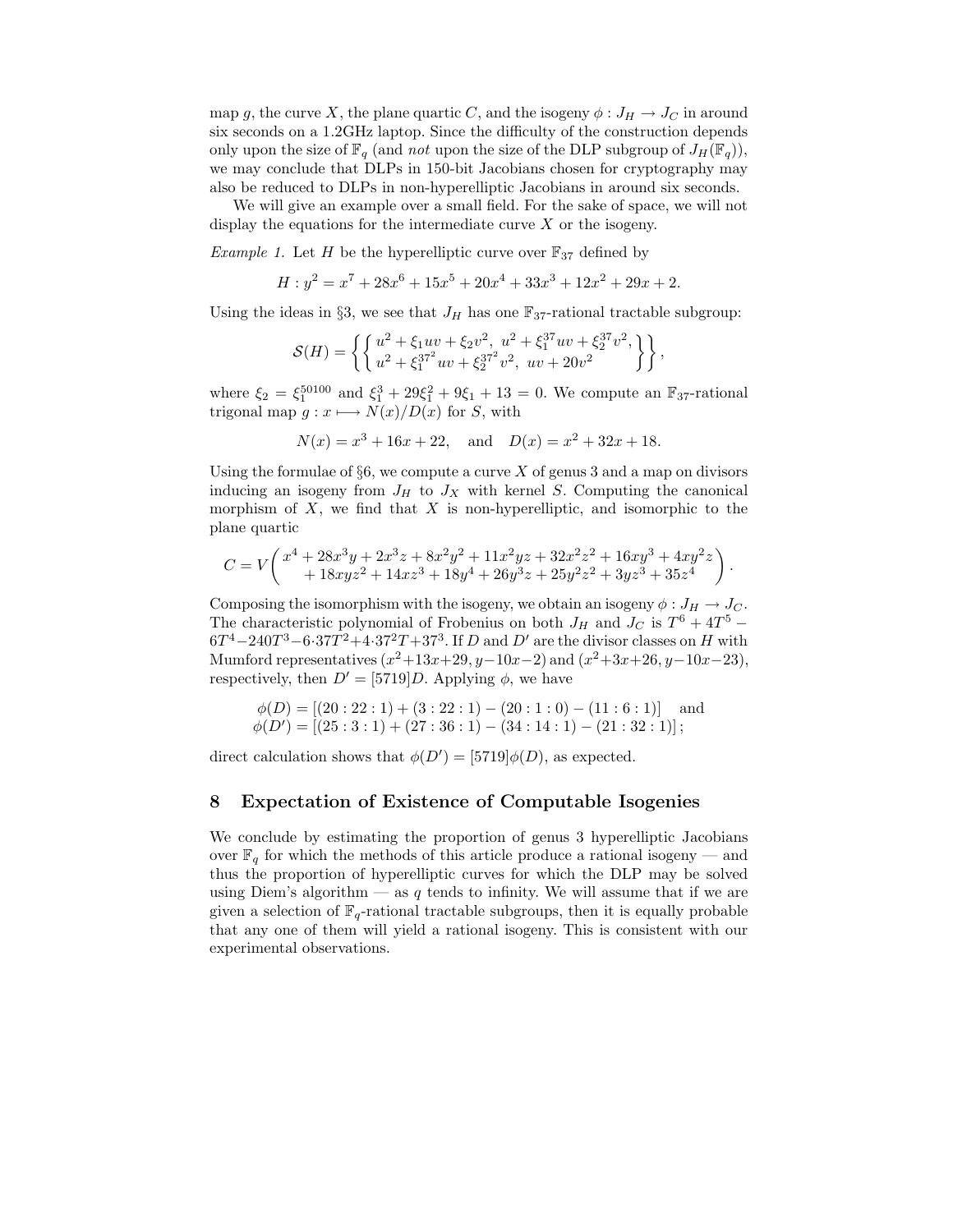**Hypothesis 4.** If  $S_1$  and  $S_2$  are distinct subgroups in  $\mathcal{S}(H)$ , then the probability that we can compute an  $\mathbb{F}_q$ -rational isogeny with kernel  $S_1$  is independent of the probability that we can compute an  $\mathbb{F}_q$ -rational isogeny with kernel  $S_2$ .

**Theorem 2.** Assume Hypotheses 1, 2, 3, and 4. Let  $T$  be the set of integer partitions of 8; for each T in T we define  $\nu_T(n)$  to be the multiplicity of n in T, and define  $s(T) = \#S(H)$ , where H is any hyperelliptic curve over  $\mathbb{F}_q$  such that the multiset of degrees of the  $\mathbb{F}_q$ -irreducible factors of its hyperelliptic polynomial coincides with  $T$ . As q tends to infinity, the expectation that the algorithms in this article will give a reduction of the DLP in a subgroup of  $J_H(\mathbb{F}_q)$  for a randomly chosen hyperelliptic curve H of genus 3 over  $\mathbb{F}_q$  to a subgroup of  $J_C(\mathbb{F}_q)$  for some plane quartic curve C is

$$
\sum_{T \in \mathcal{T}} \left( \left( 1 - (1 - 1/4)^{s(T)} \right) / \prod_{n \in \mathcal{T}} \left( \nu_T(n)! \cdot n^{\nu_T(n)} \right) \right) \approx 0.1857.
$$

*Proof.* Hypotheses 1, 2, 3, and 4 together imply that if H is a randomly chosen hyperelliptic curve of genus 3 over  $\mathbb{F}_q$ , then the probability that we will succeed in computing a rational isogeny from  $J_H$  is

$$
1 - (1 - (1/2 \cdot 1/2))^{H\mathcal{S}(H)}.
$$
\n(15)

Lemma 1 implies that  $\mathcal{S}(H)$  depends only on the degrees of the irreducible factors of F. For each T in T, let  $N_q(T)$  denote the number of homogeneous squarefree polynomials over  $\mathbb{F}_q$  whose multiset of degrees of irreducible factors coincides with T. By (15), the expectation that we can compute an  $\mathbb{F}_q$ -rational isogeny from the Jacobian a randomly chosen hyperelliptic curve to the Jacobian of a non-hyperelliptic curve using the methods in this article is

$$
E_q := \frac{\sum_{T \in \mathcal{T}} (1 - (1 - 1/4)^{s(T)}) N_q(T)}{\sum_{T \in \mathcal{T}} N_q(T)}.
$$
\n(16)

Let  $N_q(n)$  denote the number of monic irreducible polynomials of degree n over  $\mathbb{F}_q$ ; clearly  $N_q(T) = (q-1) \prod_{n \in T} {N_q(n) \choose \nu_T(n)}$ . Computing  $N_q(T)$  is a straightforward combinatorial exercise: we find that  $N_q(n) = q^n/n + O(q^{n-1})$ , so

$$
N_q(T)=\Big(\prod_{n\in T}(\nu_T(n)!\cdot n^{\nu_T(n)})^{-1}\Big)q^9+O(q^8),
$$

and  $\sum_{T \in \mathcal{T}} N_q(T) = q^9 + O(q^8)$ . Therefore, as q tends to infinity, we have

$$
\lim_{q \to \infty} E_q = \sum_{T \in \mathcal{T}} \Big( (1 - (1 - 1/4)^{s(T)}) / \prod_{n \in T} (\nu_T(n)! \cdot n^{\nu_T(n)}) \Big).
$$

The result follows upon explicitly computing this sum using the values for  $s(T)$ derived in Lemma 1. □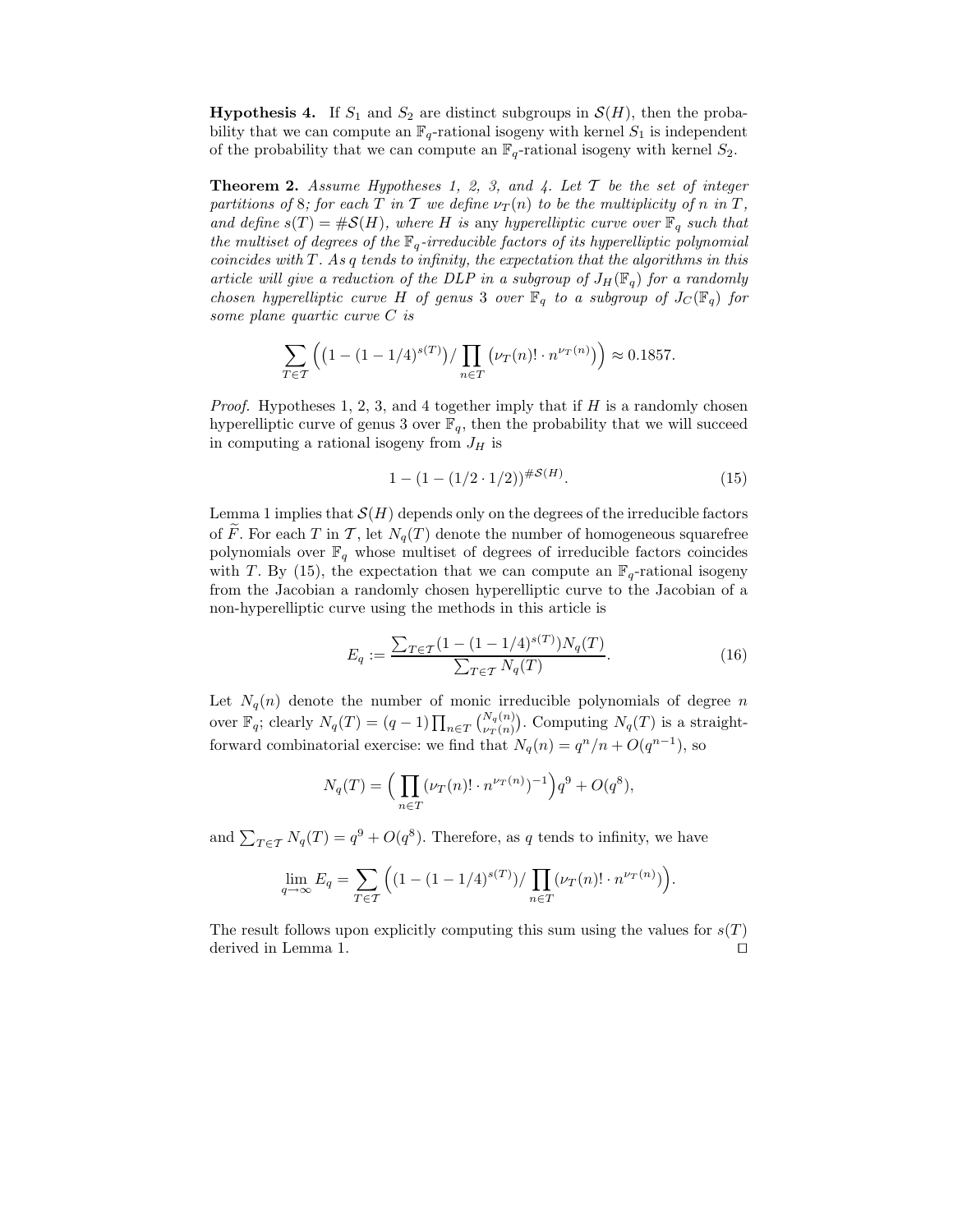Theorem 2 gives the expectation that we can construct an explicit isogeny for a randomly selected hyperelliptic curve. However, looking at the table in Lemma 1, we see that we can ensure that a particular curve has no rational isogenies if its hyperelliptic polynomial has an irreducible factor of degree 5 or 7 (or a single irreducible factor of degree 3). It may be difficult to construct a curve in this form if we are using the CM construction, for example, to ensure that the Jacobian has a large prime-order subgroup. In any case, it is interesting to note that the security of genus three hyperelliptic Jacobians depends upon the factorization of their hyperelliptic polynomials. This observation has no analogue for elliptic curves and Jacobians of genus 2 curves.

Remark 4. We noted in §4 that the isomorphism class of the curve  $X$  in the trigonal construction is independent of the choice of trigonal map. If there is no rational trigonal map for a given subgroup  $S$ , then the methods of  $\S5$  construct a pair of Galois-conjugate trigonal maps  $g_1$  and  $g_2$  instead. If the trigonal constructions on  $g_1$  and  $g_2$  require no further base extension, then we obtain a pair of curves  $X_1$  and  $X_2$ , which must be twists. If the isomorphism between these two curves was made explicit, then Galois descent could be used to compute a curve X in their isomorphism class defined over  $\mathbb{F}_q$ , and hence a plane quartic C and isogeny  $J_H \to J_C$  over  $\mathbb{F}_q$ . This approach would allow us to replace the 1/4 in (15) and (16) with  $1/2$ , raising the expectation of success to over 30%.

### 9 Other Isogenies

In this article, we have used a special kind of  $(2, 2, 2)$ -isogeny for moving DLPs from hyperelliptic to non-hyperelliptic Jacobians. More generally, we can consider using other types of isogenies. There are two important issues to consider here: the first is a theoretical restriction on the types of subgroups  $S$  of  $J_H$  that can be kernels of isogenies of Jacobians, and the second is a practical restriction on the isogenies that we can currently compute.

Suppose  $J_H$  is a hyperelliptic Jacobian, and S a (finite)  $\mathbb{F}_q$ -rational subgroup of  $J_H$ . The quotient  $J_H \to J_H/S$  exists as an isogeny of abelian varieties (see Serre [14, §III.3.12], for example). For the quotient to be an isogeny of Jacobians, there must be an integer  $m$  such that  $S$  is a maximal isotropic subgroup with respect to the m-Weil pairing (see Proposition 16.8 of Milne  $[10]$ ): this ensures that the canonical polarization on  $J_H$  induces a principal polarization on the quotient. The simplest such subgroups have the form  $(\mathbb{Z}/l\mathbb{Z})^3$  where l is prime. The theorem of Oort and Ueno [11] then guarantees that there will be an isomorphism over  $\overline{\mathbb{F}}_q$  from  $J_H/S$  to the Jacobian  $J_X$  of some (possibly reducible) curve  $X$ . Standard arguments from Galois cohomology (see Serre [13, §III.1], for example) show that the isomorphism is defined over  $\mathbb{F}_{q^2}$ . We can expect  $X$  to be isomorphic to a non-hyperelliptic curve  $C$ . To compute an isogeny from  $J_H$  to a non-hyperelliptic Jacobian, therefore, the minimum requirement is an  $\mathbb{F}_q$ -rational subgroup of  $J_H$  isomorphic to  $(\mathbb{Z}/l\mathbb{Z})^3$  for some prime l.

The second and more serious problem is the lack of general constructions for isogenies in genus 3. Apart from integer and Frobenius endomorphisms, we